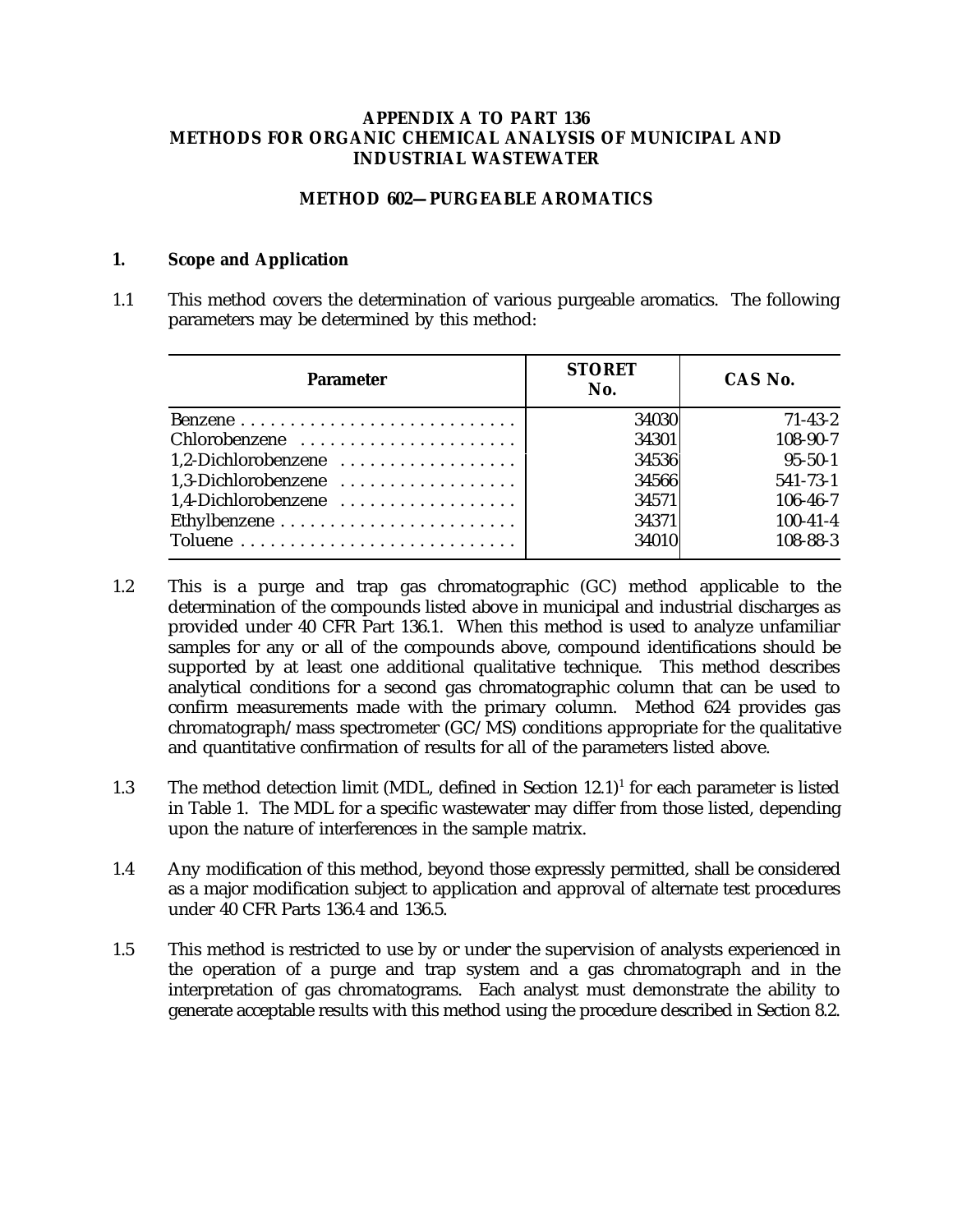## **2. Summary of Method**

- 2.1 An inert gas is bubbled through a 5 mL water sample contained in a specially-designed purging chamber at ambient temperature. The aromatics are efficiently transferred from the aqueous phase to the vapor phase. The vapor is swept through a sorbent trap where the aromatics are trapped. After purging is completed, the trap is heated and backflushed with the inert gas to desorb the aromatics onto a gas chromatographic column. The gas chromatograph is temperature programmed to separate the aromatics which are then detected with a photoionization detector.<sup>2,3</sup>
- 2.2 The method provides an optional gas chromatographic column that may be helpful in resolving the compounds of interest from interferences that may occur.

### **3. Interferences**

- 3.1 Impurities in the purge gas and organic compounds outgassing from the plumbing ahead of the trap account for the majority of contamination problems. The analytical system must be demonstrated to be free from contamination under the conditions of the analysis by running laboratory reagent blanks as described in Section 8.1.3. The use of non-Teflon plastic tubing, non-Teflon thread sealants, or flow controllers with rubber components in the purge and trap system should be avoided.
- 3.2 Samples can be contaminated by diffusion of volatile organics through the septum seal into the sample during shipment and storage. A field reagent blank prepared from reagent water and carried through the sampling and handling protocol can serve as a check on such contamination.
- 3.3 Contamination by carry-over can occur whenever high level and low level samples are sequentially analyzed. To reduce carry-over, the purging device and sample syringe must be rinsed with reagent water between sample analyses. Whenever an unusually concentrated sample is encountered, it should be followed by an analysis of reagent water to check for cross contamination. For samples containing large amounts of water-soluble materials, suspended solids, high boiling compounds or high aromatic levels, it may be necessary to wash the purging device with a detergent solution, rinse it with distilled water, and then dry it in an oven at 105˚C between analyses. The trap and other parts of the system are also subject to contamination; therefore, frequent bakeout and purging of the entire system may be required.

# **4. Safety**

4.1 The toxicity or carcinogenicity of each reagent used in this method has not been precisely defined; however, each chemical compound should be treated as a potential health hazard. From this viewpoint, exposure to these chemicals must be reduced to the lowest possible level by whatever means available. The laboratory is responsible for maintaining a current awareness file of OSHA regulations regarding the safe handling of the chemicals specified in this method. A reference file of material data handling sheets should also be made available to all personnel involved in the chemical analysis. Additional references to laboratory safety are available and have been identified<sup>46</sup> for the information of the analyst.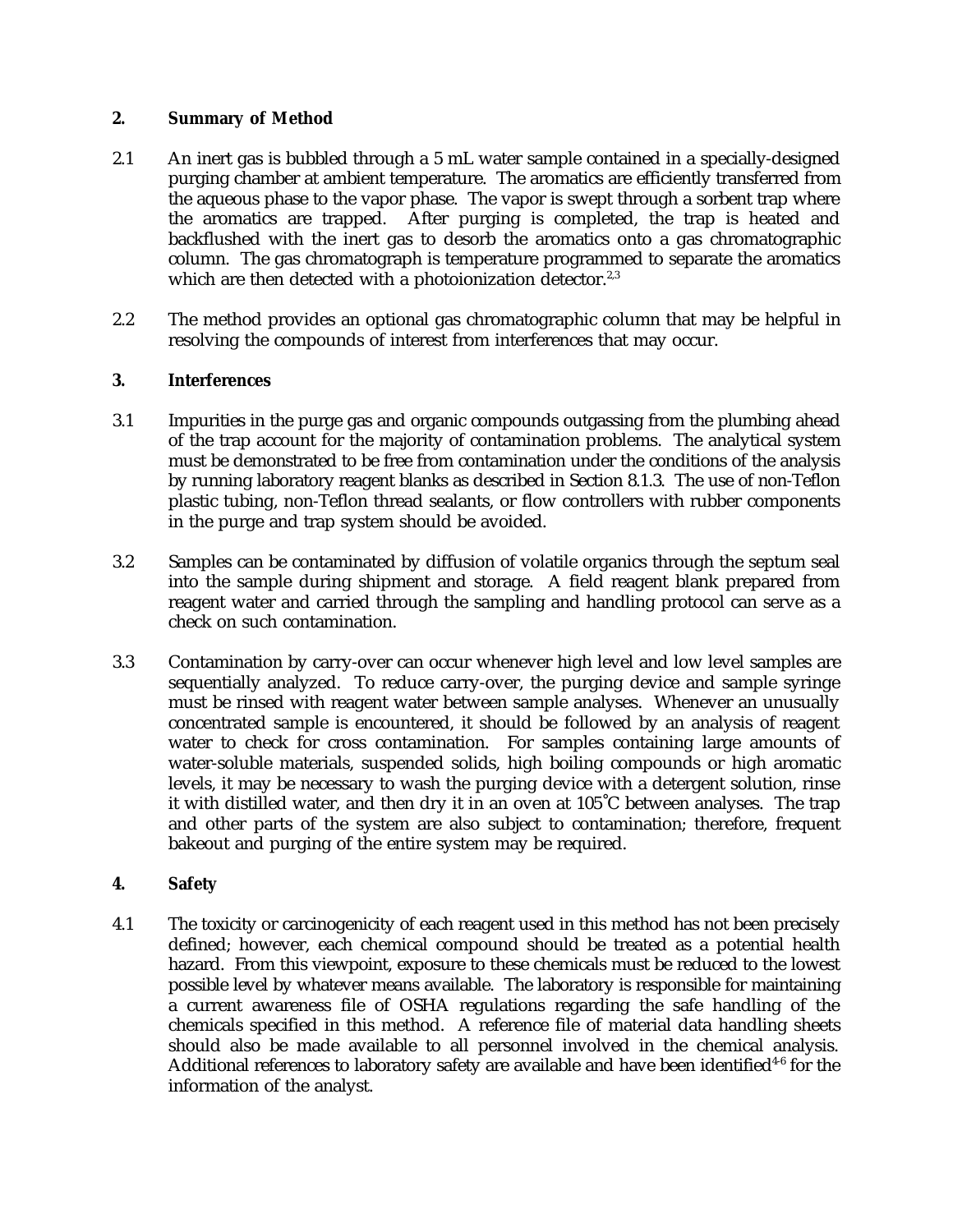4.2 The following parameters covered by this method have been tentatively classified as known or suspected, human or mammalian carcinogens: benzene and 1,4-dichlorobenzene. Primary standards of these toxic compounds should be prepared in a hood. A NIOSH/MESA approved toxic gas respirator should be worn when the analyst handles high concentrations of these toxic compounds.

## **5. Apparatus and Materials**

- 5.1 Sampling equipment, for discrete sampling.
	- 5.1.1 Vial—25 mL capacity or larger, equipped with a screw cap with a hole in the center (Pierce #13075 or equivalent). Detergent wash, rinse with tap and distilled water, and dry at 105°C before use.
	- 5.1.2 Septum—Teflon-faced silicone (Pierce #12722 or equivalent). Detergent wash, rinse with tap and distilled water, and dry at 105°C for one hour before use.
- 5.2 Purge and trap system—The purge and trap system consists of three separate pieces of equipment: A purging device, trap, and desorber. Several complete systems are now commercially available.
	- 5.2.1 The purging device must be designed to accept 5 mL samples with a water column at least 3 cm deep. The gaseous head space between the water column and the trap must have a total volume of less than 15 mL. The purge gas must pass through the water column as finely divided bubbles with a diameter of less than 3 mm at the origin. The purge gas must be introduced no more than 5 mm from the base of the water column. The purging device illustrated in Figure 1 meets these design criteria.
	- 5.2.2 The trap must be at least 25 cm long and have an inside diameter of at least 0.105 in.
		- 5.2.2.1 The trap is packed with 1 cm of methyl silicone coated packing (Section 6.4.2) and 23 cm of 2,6-diphenylene oxide polymer (Section 6.4.1) as shown in Figure 2. This trap was used to develop the method performance statements in Section 12.
		- 5.2.2.2 Alternatively, either of the two traps described in Method 601 may be used, although water vapor will preclude the measurement of low concentrations of benzene.
	- 5.2.3 The desorber must be capable of rapidly heating the trap to 180˚C. The polymer section of the trap should not be heated higher than 180˚C and the remaining sections should not exceed 200°C. The desorber illustrated in Figure 2 meets these design criteria.
	- 5.2.4 The purge and trap system may be assembled as a separate unit or be coupled to a gas chromatograph as illustrated in Figures 3, 4, and 5.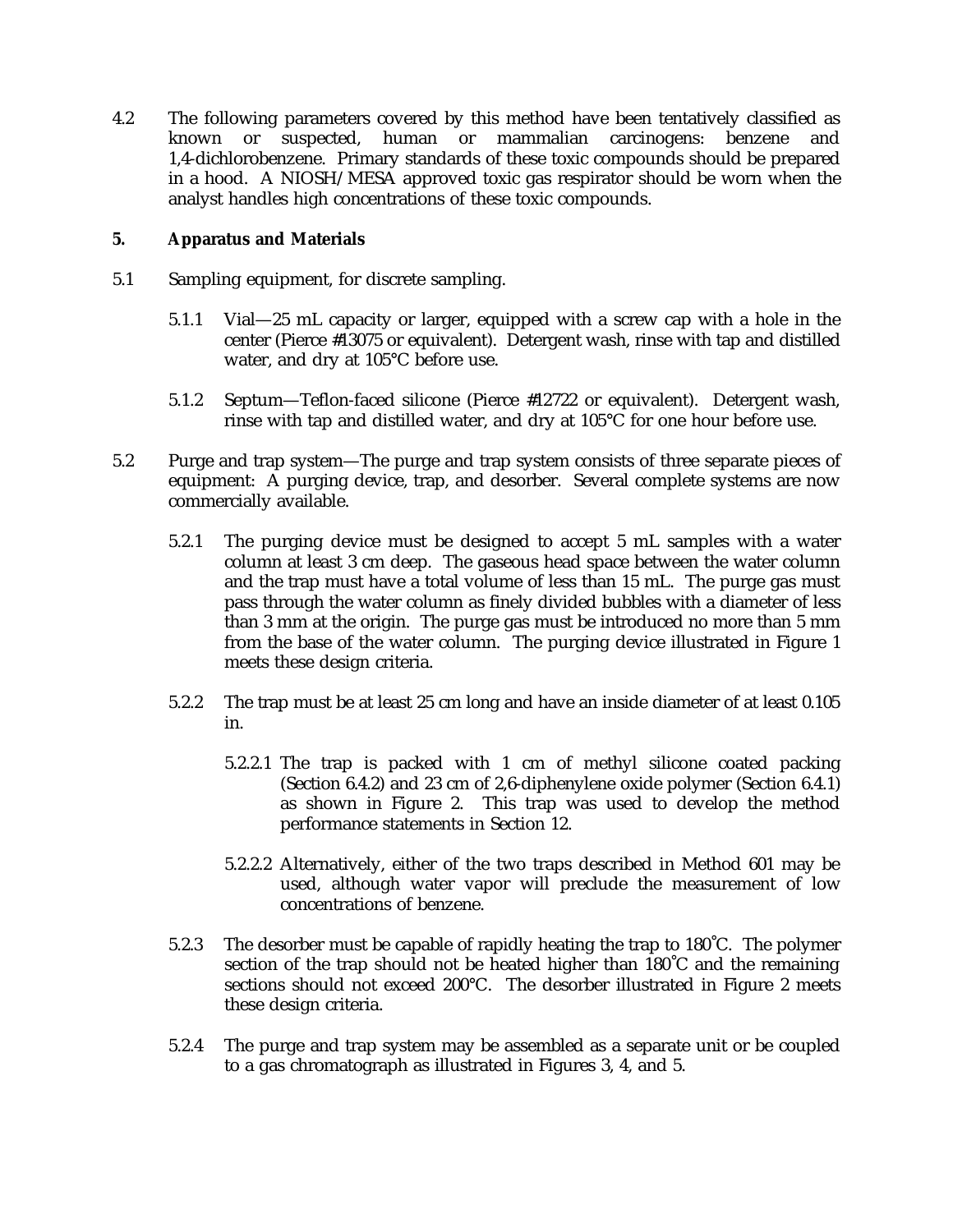- 5.3 Gas chromatograph—An analytical system complete with a temperature programmable gas chromatograph suitable for on-column injection and all required accessories including syringes, analytical columns, gases, detector, and strip-chart recorder. A data system is recommended for measuring peak areas.
	- 5.3.1 Column 1 6 ft long x 0.082 in. ID stainless steel or glass, packed with 5% SP1200 and 1.75% Bentone-34 on Supelcoport (100/120 mesh) or equivalent. This column was used to develop the method performance statements in Section 12. Guidelines for the use of alternate column packings are provided in Section 10.1.
	- 5.3.2 Column 2 8 ft long x 0.1 in ID stainless steel or glass, packed with 5% 1,2,3-Tris (2-cyanoethoxy)propane on Chromosorb W-AW (60/80 mesh) or equivalent.
	- 5.3.3 Detector—Photoionization detector (h-Nu Systems, Inc. Model PI-51-02 or equivalent). This type of detector has been proven effective in the analysis of wastewaters for the parameters listed in the scope (Section 1.1), and was used to develop the method performance statements in Section 12. Guidelines for the use of alternate detectors are provided in Section 10.1.
- 5.4 Syringes— 5 mL glass hypodermic with Luerlok tip (two each), if applicable to the purging device.
- 5.5 Micro syringes—25 µL, 0.006 in. ID needle.
- 5.6 Syringe valve—Two-way, with Luer ends (three each).
- 5.7 Bottle—15 mL, screw-cap, with Teflon cap liner.
- 5.8 Balance—Analytical, capable of accurately weighing 0.0001 g.

### **6. Reagents**

- 6.1 Reagent water— Reagent water is defined as a water in which an interferent is not observed at the MDL of the parameters of interest.
	- 6.1.1 Reagent water can be generated by passing tap water through a carbon filter bed containing about 1 lb of activated carbon (Filtrasorb-300, Calgon Corp., or equivalent).
	- 6.1.2 A water purification system (Millipore Super-Q or equivalent) may be used to generate reagent water.
	- 6.1.3 Reagent water may also be prepared by boiling water for 15 minutes. Subsequently, while maintaining the temperature at 90°C, bubble a contaminant-free inert gas through the water for one hour. While still hot, transfer the water to a narrow mouth screw-cap bottle and seal with a Teflon-lined septum and cap.
- 6.2 Sodium thiosulfate—(ACS) Granular.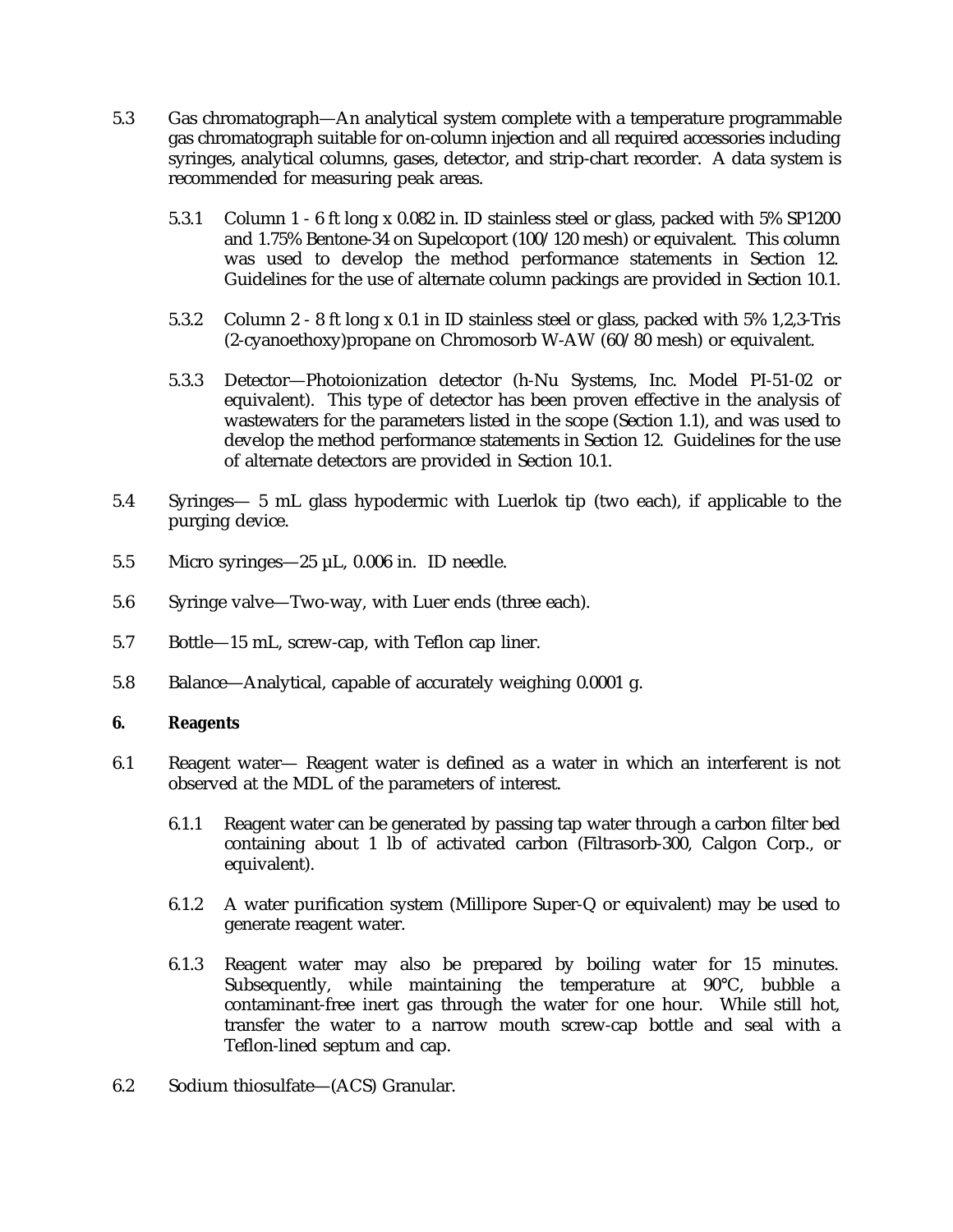- 6.3 Hydrochloric acid  $(1+1)$ —Add 50 mL of concentrated HCl (ACS) to 50 mL of reagent water.
- 6.4 Trap Materials
	- 6.4.1 2,6-Diphenylene oxide polymer—Tenax, (60/80 mesh), chromatographic grade or equivalent.
	- 6.4.2 Methyl silicone packing—3% OV-1 on Chromosorb-W (60/80 mesh) or equivalent.
- 6.5 Methanol-Pesticide quality or equivalent.
- 6.6 Stock standard solutions—Stock standard solutions may be prepared from pure standard materials or purchased as certified solutions. Prepare stock standard solutions in<br>methanol using assayed liquids. Because of the toxicity of benzene and Because of the toxicity of benzene and 1,4-dichlorobenzene, primary dilutions of these materials should be prepared in a hood. A NIOSH/MESA approved toxic gas respirator should be used when the analyst handles high concentrations of such materials.
	- 6.6.1 Place about 9.8 mL of methanol into a 10 mL ground glass stoppered volumetric flask. Allow the flask to stand, unstoppered, for about 10 minutes or until all alcohol wetted surfaces have dried. Weigh the flask to the nearest 0.1 mg.
	- 6.6.2 Using a 100 µL syringe, immediately add two or more drops of assayed reference material to the flask, then reweigh. Be sure that the drops fall directly into the alcohol without contacting the neck of the flask.
	- 6.6.3 Reweigh, dilute to volume, stopper, then mix by inverting the flask several times. Calculate the concentration in  $\mu$ g/ $\mu$ L from the net gain in weight. When compound purity is assayed to be 96% or greater, the weight can be used without correction to calculate the concentration of the stock standard. Commercially prepared stock standards can be used at any concentration if they are certified by the manufacturer or by an independent source.
	- 6.6.4 Transfer the stock standard solution into a Teflon-sealed screw-cap bottle. Store at 4°C and protect from light.
	- 6.6.5 All standards must be replaced after one month, or sooner if comparison with check standards indicates a problem.
- 6.7 Secondary dilution standards—Using stock standard solutions, prepare secondary dilution standards in methanol that contain the compounds of interest, either singly or mixed together. The secondary dilution standards should be prepared at concentrations such that the aqueous calibration standards prepared in Section 7.3.1 or 7.4.1 will bracket the working range of the analytical system. Secondary solution standards must be stored with zero headspace and should be checked frequently for signs of degradation or evaporation, especially just prior to preparing calibration standards from them.
- 6.8 Quality control check sample concentrate—See Section 8.2.1.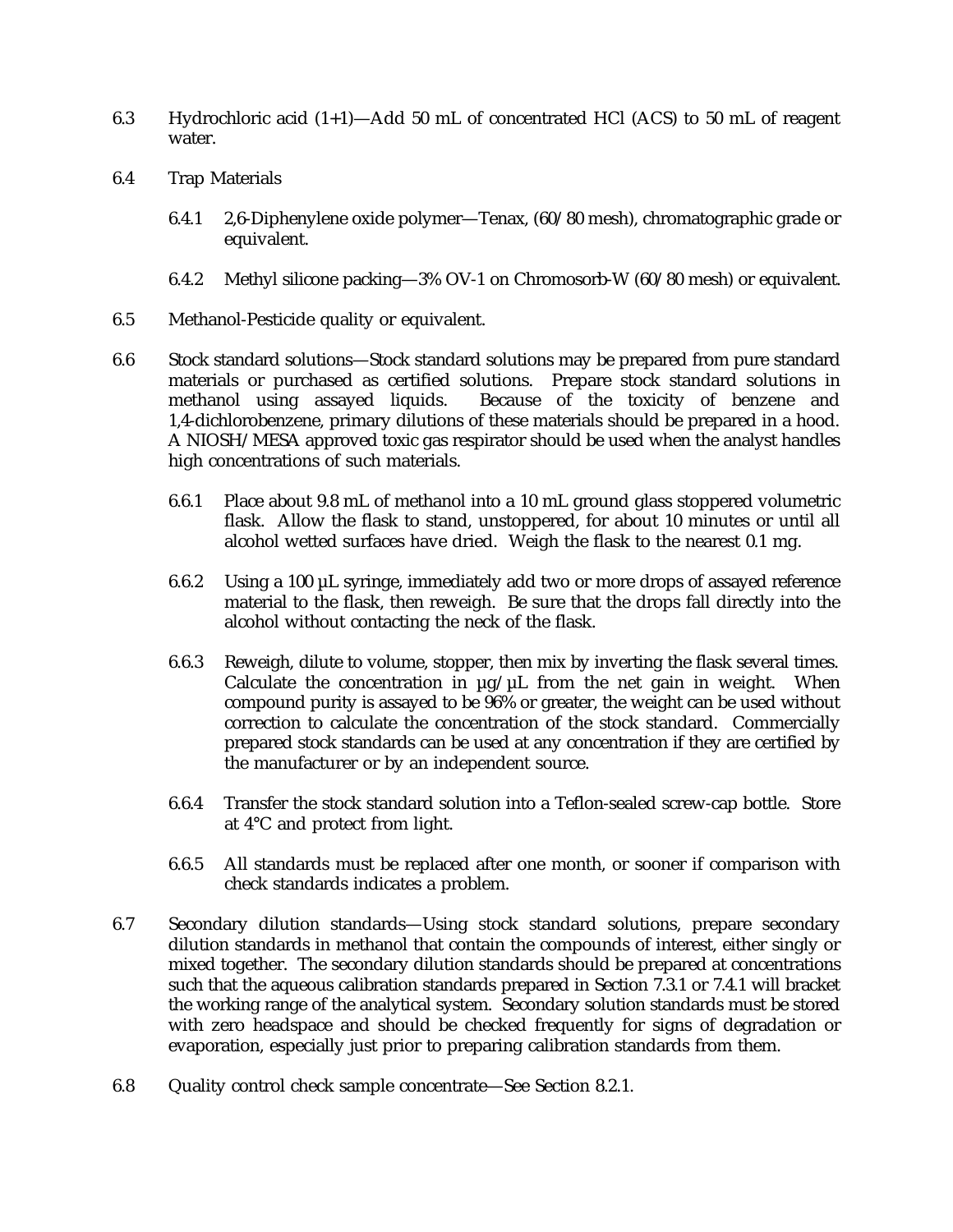# **7. Calibration**

- 7.1 Assemble a purge and trap system that meets the specifications in Section 5.2. Condition the trap overnight at 180°C by backflushing with an inert gas flow of at least 20 mL/min. Condition the trap for 10 minutes once daily prior to use.
- 7.2 Connect the purge and trap system to a gas chromatograph. The gas chromatograph must be operated using temperature and flow rate conditions equivalent to those given in Table 1. Calibrate the purge and trap-gas chromatographic system using either the external standard technique (Section 7.3) or the internal standard technique (Section 7.4).
- 7.3 External standard calibration procedure
	- 7.3.1 Prepare calibration standards at a minimum of three concentration levels for each parameter by carefully adding 20.0 µL of one or more secondary dilution standards to 100 mL, 500 mL, or 1000 mL of reagent water. A 25 µL syringe with a 0.006 in. ID needle should be used for this operation. One of the external standards should be at a concentration near, but above, the MDL (Table 1) and the other concentrations should correspond to the expected range of concentrations found in real samples or should define the working range of the detector. These aqueous standards must be prepared fresh daily.
	- 7.3.2 Analyze each calibration standard according to Section 10, and tabulate peak height or area responses versus the concentration in the standard. The results can be used to prepare a calibration curve for each compound. Alternatively, if the ratio of response to concentration (calibration factor) is a constant over the working range (<10% relative standard deviation, RSD), linearity through the origin can be assumed and the average ratio or calibration factor can be used in place of a calibration curve.
- 7.4 Internal standard calibration procedure—To use this approach, the analyst must select one or more internal standards that are similar in analytical behavior to the compounds of interest. The analyst must further demonstrate that the measurement of the internal standard is not affected by method or matrix interferences. Because of these limitations, no internal standard can be suggested that is applicable to all samples. The compound,  $\alpha$ , $\alpha$ , $\alpha$ ,-trifluorotoluene, recommended as a surrogate spiking compound in Section 8.7 has been used successfully as an internal standard.
	- 7.4.1 Prepare calibration standards at a minimum of three concentration levels for each parameter of interest as described in Section 7.3.1.
	- 7.4.2 Prepare a spiking solution containing each of the internal standards using the procedures described in Sections 6.6 and 6.7. It is recommended that the secondary dilution standard be prepared at a concentration of 15 µg/mL of each internal standard compound. The addition of 10 µL of this standard to 5.0 mL of sample or calibration standard would be equivalent to 30  $\mu$ g/L.
	- 7.4.3 Analyze each calibration standard according to Section 10, adding 10 µL of internal standard spiking solution directly to the syringe (Section 10.4). Tabulate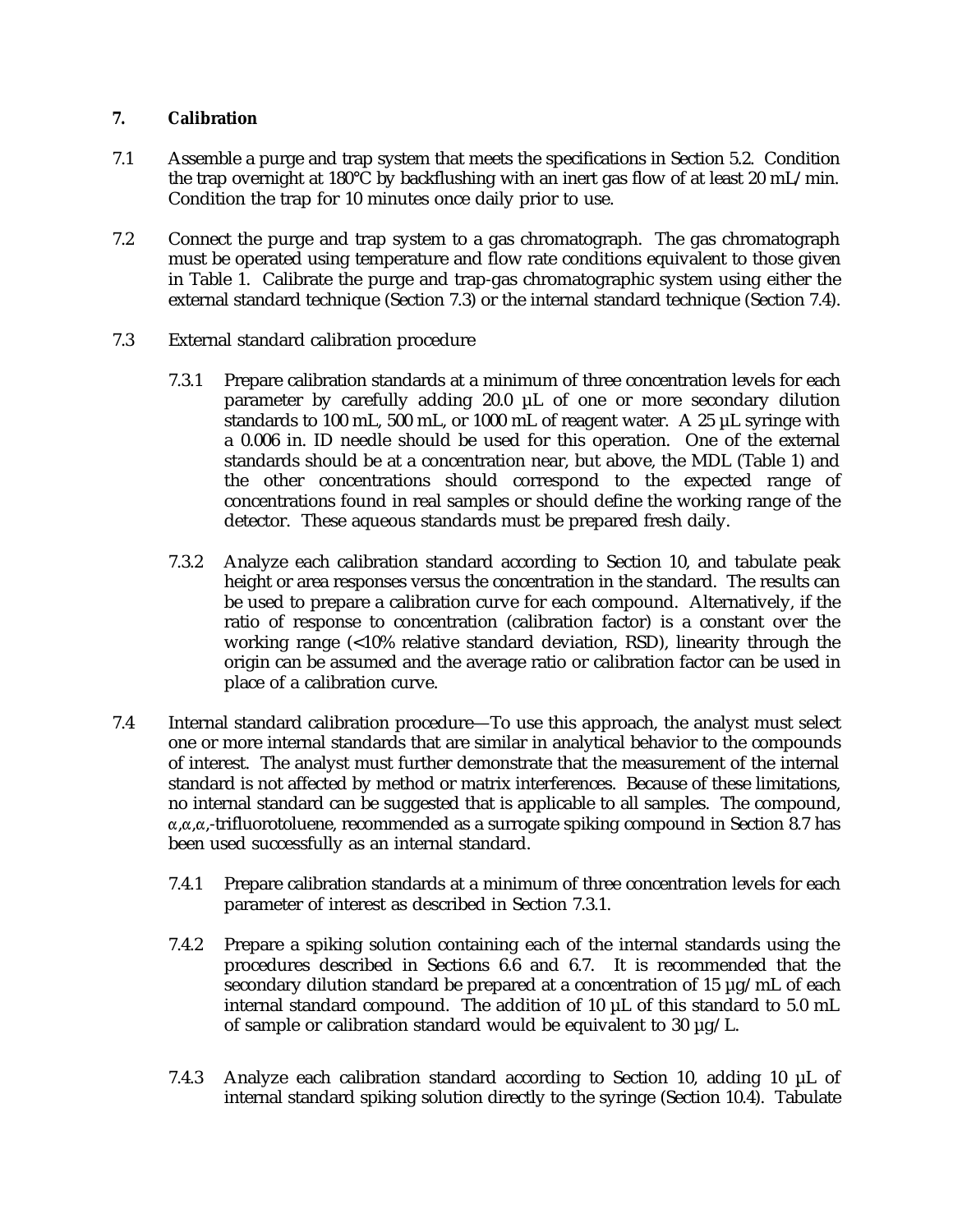peak height or area responses against concentration for each compound and internal standard, and calculate response factors (RF) for each compound using Equation 1.

*Equation 1*

$$
RF = \frac{(A_s) (C_{is})}{(A_{is}) (C_s)}
$$

where:

 $A_s$  = Response for the parameter to be measured.  $A_{i_{s}}$  = Response for the internal standard.  $C_{is}$  = Concentration of the internal standard.

 $C_s$  = Concentration of the parameter to be measured.

If the RF value over the working range is a constant (<10% RSD), the RF can be assumed to be invariant and the average RF can be used for calculations. Alternatively, the results can be used to plot a calibration curve of response ratios,  $A_s/A_{is}$ , vs. concentration rario  $C_s/C_{is}$ .

- 7.5 The working calibration curve, calibration factor, or RF must be verified on each working day by the measurement of a QC check sample.
	- 7.5.1 Prepare the QC check sample as described in Section 8.2.2.
	- 7.5.2 Analyze the QC check sample according to Section 10.
	- 7.5.3 For each parameter, compare the response (Q) with the corresponding calibration acceptance criteria found in Table 2. If the responses for all parameters of interest fall within the designated ranges, analysis of actual samples can begin. If any individual Q falls outside the range, a new calibration curve, calibration factor, or RF must be prepared for that parameter according to Section 7.3 or 7.4.

#### **8. Quality Control**

8.1 Each laboratory that uses this method is required to operate a formal quality control program. The minimum requirements of this program consist of an initial demonstration of laboratory capability and an ongoing analysis of spiked samples to evaluate and document data quality. The laboratory must maintain records to document the quality of data that is generated. Ongoing data quality checks are compared with established performance criteria to determine if the results of analyses meet the performance characteristics of the method. When results of sample spikes indicate atypical method performance, a quality control check standard must be analyzed to confirm that the measurements were performed in an in-control mode of operation.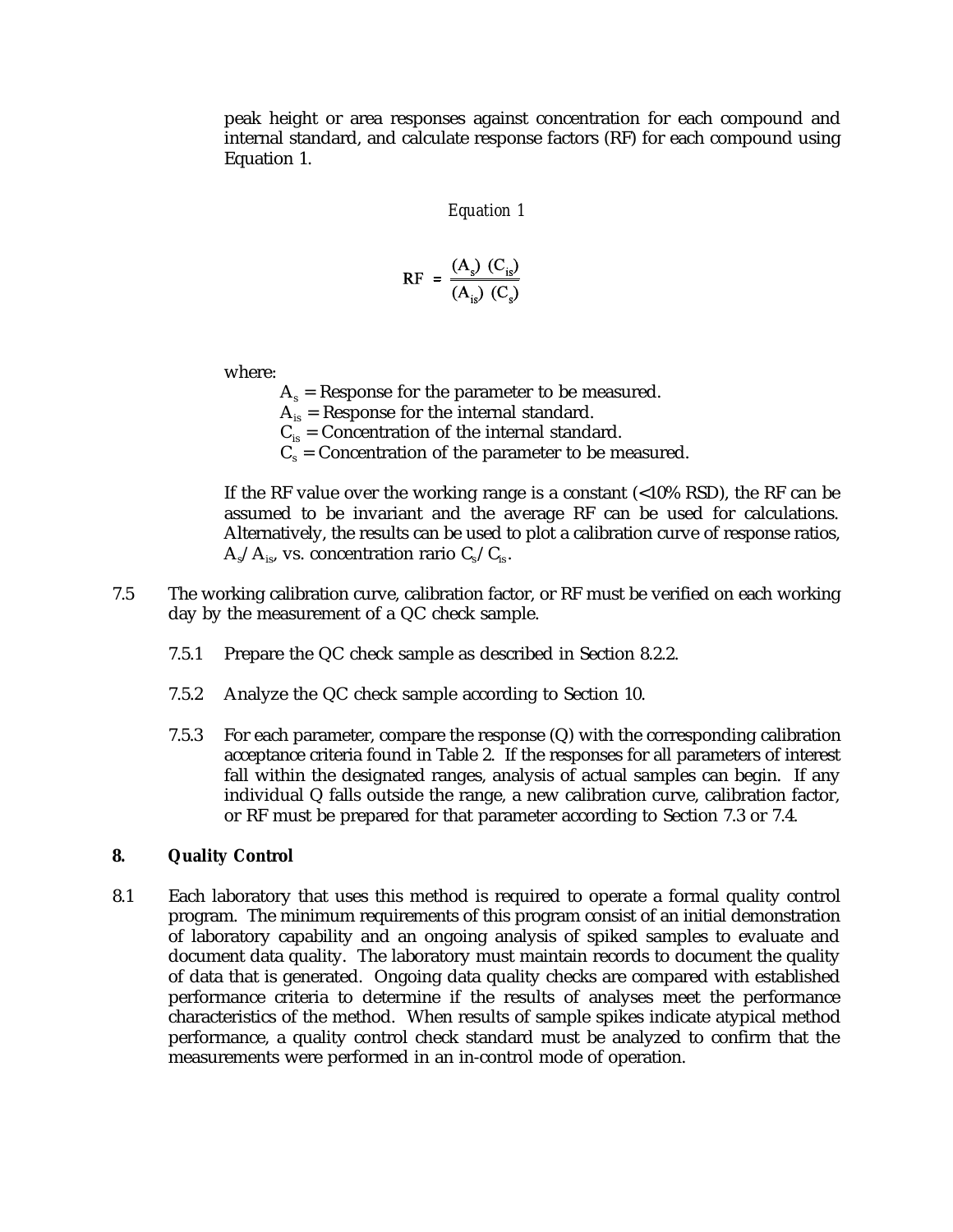- 8.1.1 The analyst must make an initial, one-time, demonstration of the ability to generate acceptable accuracy and precision with this method. This ability is established as described in Section 8.2.
- 8.1.2 In recognition of advances that are occurring in chromatography, the analyst is permitted certain options (detailed in Section 10.1) to improve the separations or lower the cost of measurements. Each time such a modification is made to the method, the analyst is required to repeat the procedure in Section 8.2.
- 8.1.3 Each day, the analyst must analyze a reagent water blank to demonstrate that interferences from the analytical system are under control.
- 8.1.4 The laboratory must, on an ongoing basis, spike and analyze a minimum of 10% of all samples to monitor and evaluate laboratory data quality. This procedure is described in Section 8.3.
- 8.1.5 The laboratory must, on an ongoing basis, demonstrate through the analyses of quality control check standards that the operation of the measurement system is in control. This procedure is described in Section 8.4. The frequency of the check standard analyses is equivalent to 10% of all samples analyzed but may be reduced if spike recoveries from samples (Section 8.3) meet all specified quality control criteria.
- 8.1.6 The laboratory must maintain performance records to document the quality of data that is generated. This procedure is described in Section 8.5.
- 8.2 To establish the ability to generate acceptable accuracy and precision, the analyst must perform the following operations.
	- 8.2.1 A quality control (QC) check sample concentrate is required containing each parameter of interest at a concentration of 10  $\mu$ g/mL in methanol. The QC check sample concentrate must be obtained from the U.S. Environmental Protection Agency, Environmental Monitoring and Support Laboratory in Cincinnati, Ohio, if available. If not available from that source, the QC check sample concentrate must be obtained from another external source. If not available from either source above, the QC check sample concentrate must be prepared by the laboratory using stock standards prepared independently from those used for calibration.
	- 8.2.2 Prepare a QC check sample to contain 20  $\mu$ g/L of each parameter by adding 200 µL of QC check sample concentrate to 100 mL of reagent water.
	- 8.2.3 Analyze four 5 mL aliquots of the well-mixed QC check sample according to Section 10.
	- 8.2.4 Calculate the average recovery  $(\overline{X})$  in  $\mu$ g/L, and the standard deviation of the recovery (s) in µg/L, for each parameter of interest using the four results.
	- 8.2.5 For each parameter compare s and  $\bar{X}$  with the corresponding acceptance criteria for precision and accuracy, respectively, found in Table 2. If s and  $X$  for all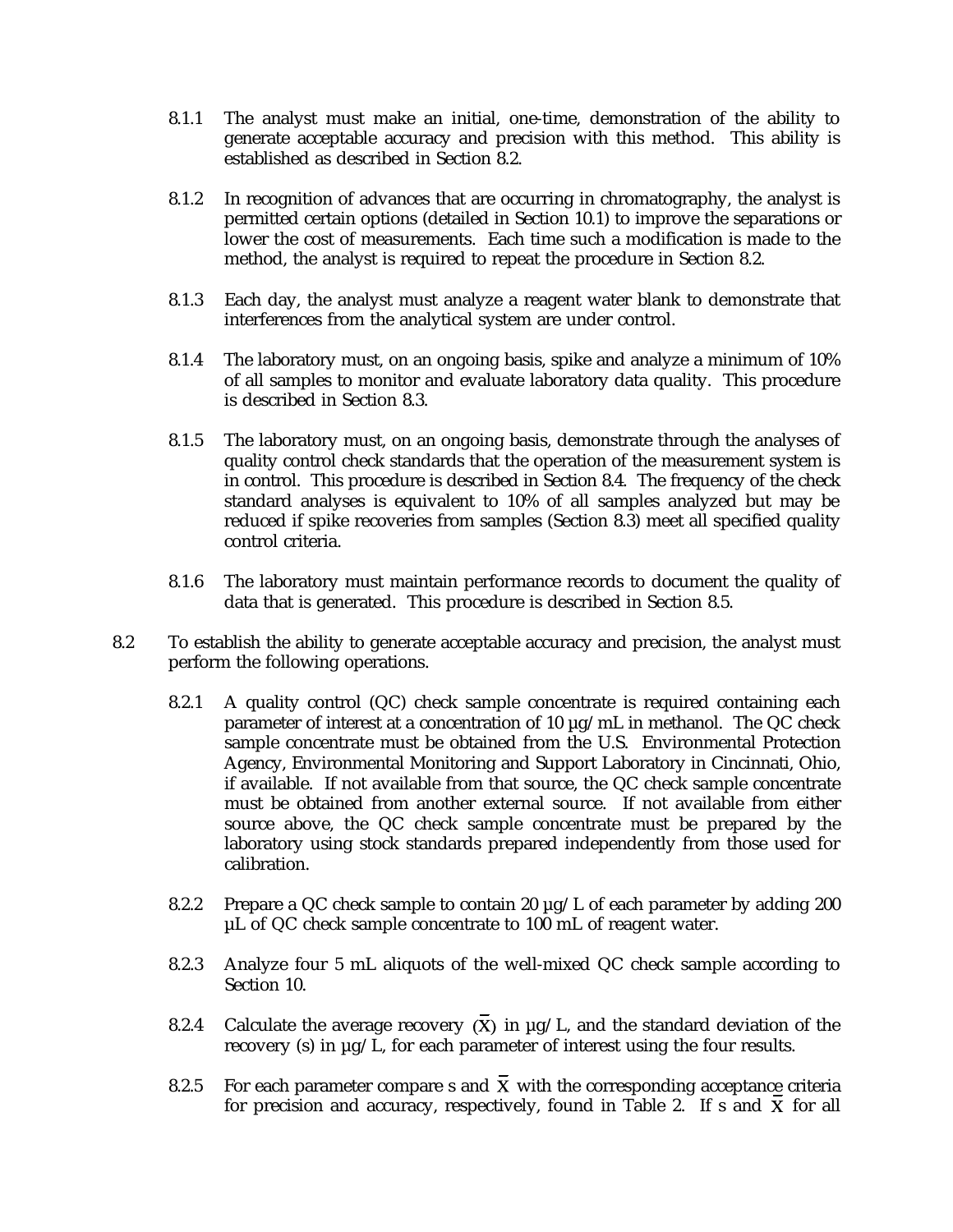parameters of interest meet the acceptance criteria, the system performance is acceptable and analysis of actual samples can begin. If any individual s exceeds the precision limit or any individual  $\boldsymbol{X}$  falls outside the range for accuracy, the system performance is unacceptable for that parameter.

- *NOTE:* The large number of parameters in Table 2 present a substantial probability that one or more will fail at least one of the acceptance criteria when all parameters are analyzed.
- 8.2.6 When one or more of the parameters tested fail at least one of the acceptance criteria, the analyst must proceed according to Section 8.2.6.1 or 8.2.6.2.
	- 8.2.6.1 Locate and correct the source of the problem and repeat the test for all parameters of interest beginning with Section 8.2.3.
	- 8.2.6.2 Beginning with Section 8.2.3, repeat the test only for those parameters that failed to meet criteria. Repeated failure, however, will confirm a general problem with the measurement system. If this occurs, locate and correct the source of the problem and repeat the test for all compounds of interest beginning with Section 8.2.3.
- 8.3 The laboratory must, on an ongoing basis, spike at least 10% of the samples from each sample site being monitored to assess accuracy. For laboratories analyzing one to 10 samples per month, at least one spiked sample per month is required.
	- 8.3.1 The concentration of the spike in the sample should be determined as follows:
		- 8.3.1.1 If, as in compliance monitoring, the concentration of a specific parameter in the sample is being checked against a regulatory concentration limit, the spike should be at that limit or one to five times higher than the background concentration determined in Section 8.3.2, whichever concentration would be larger.
		- 8.3.1.2 If the concentration of a specific parameter in the sample is not being checked against a limit specific to that parameter, the spike should be at 20  $\mu$ g/L or one to five times higher than the background concentration determined in Section 8.3.2, whichever concentration would be larger.
	- 8.3.2 Analyze one 5 mL sample aliquot to determine the background concentration (B) of each parameter. If necessary, prepare a new QC check sample concentrate (Section 8.2.1) appropriate for the background concentrations in the sample. Spike a second 5 mL sample aliquot with 10 µL of the QC check sample concentrate and analyze it to determine the concentration after spiking (A) of each parameter. Calculate each percent recovery (P) as  $100(A-B)$ %/T, where T is the known true value of the spike.
	- 8.3.3 Compare the percent recovery (P) for each parameter with the corresponding QC acceptance criteria found in Table 2. These acceptance criteria were calculated to include an allowance for error in measurement of both the background and spike concentrations, assuming a spike to background ratio of 5:1. This error will be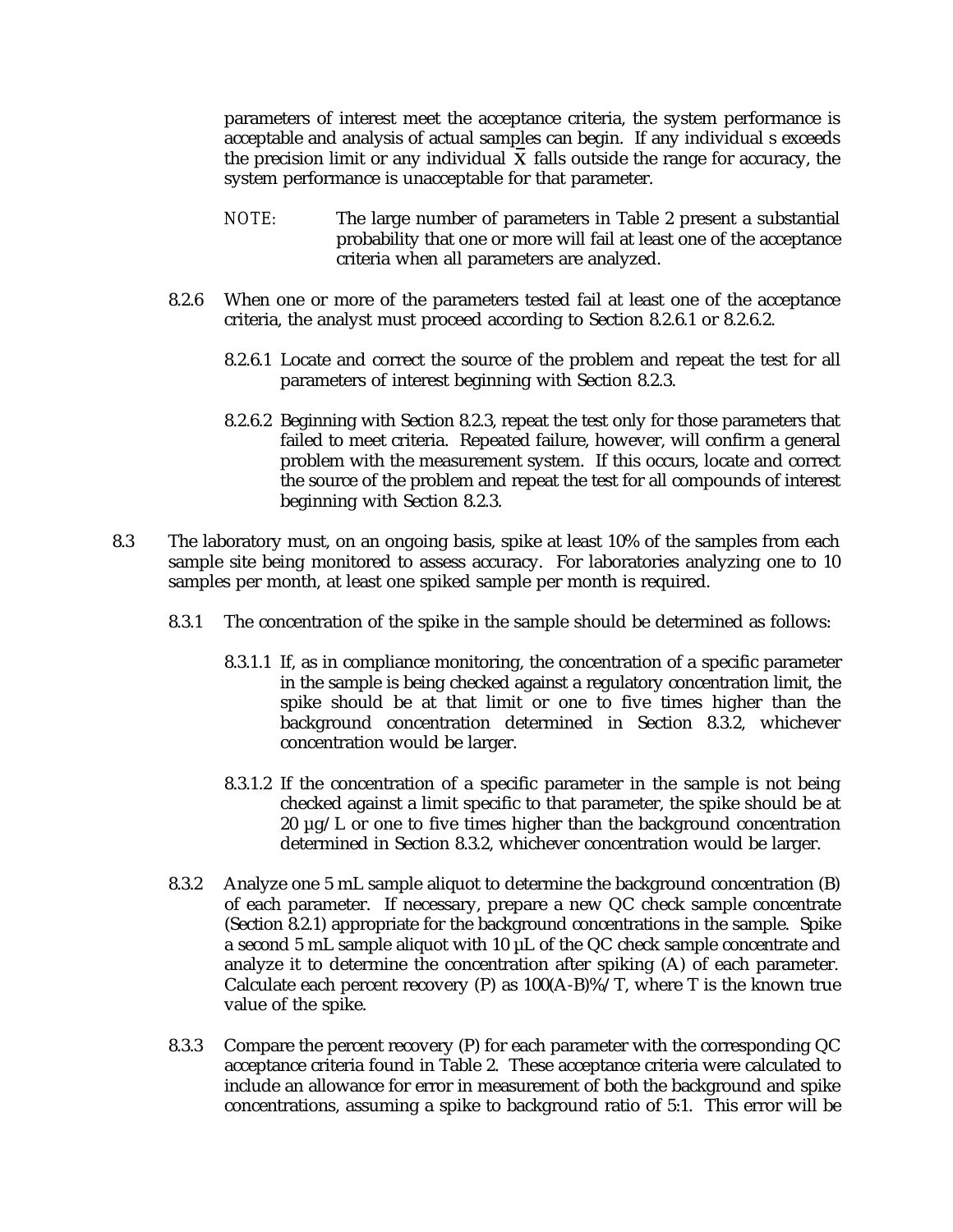accounted for to the extent that the analyst's spike to background ratio approaches 5:1.<sup>7</sup> If spiking was performed at a concentration lower than 20  $\mu$ g/L, the analyst must use either the QC acceptance criteria in Table 2, or optional QC acceptance criteria calculated for the specific spike concentration. To calculate optional acceptance criteria for the recovery of a parameter: (1) Calculate accuracy (X*'*) using the equation in Table 3, substituting the spike concentration (T) for C; (2) calculate overall precision (S*'*) using the equation in Table 3, substituting  $X'$  for  $X$ ; (3) calculate the range for recovery at the spike concentration as (100 X*'*/T) ±2.44(100 S*'*/T)%.<sup>7</sup>

- 8.3.4 If any individual P falls outside the designated range for recovery, that parameter has failed the acceptance criteria. A check standard containing each parameter that failed the criteria must be analyzed as described in Section 8.4.
- 8.4 If any parameter fails the acceptance criteria for recovery in Section 8.3, a QC check standard containing each parameter that failed must be prepared and analyzed.
	- *NOTE:* The frequency for the required analysis of a QC check standard will depend upon the number of parameters being simultaneously tested, the complexity of the sample matrix, and the performance of the laboratory.
	- 8.4.1 Prepare the QC check standard by adding 10 µL of QC check sample concentrate (Section 8.2.1 or 8.3.2) to 5 mL of reagent water. The QC check standard needs only to contain the parameters that failed criteria in the test in Section 8.3.
	- 8.4.2 Analyze the QC check standard to determine the concentration measured (A) of each parameter. Calculate each percent recovery  $(P_0)$  as 100 (A/T)%, where T is the true value of the standard concentration.
	- 8.4.3 Compare the percent recovery  $(P<sub>s</sub>)$  for each parameter with the corresponding QC acceptance criteria found in Table 2. Only parameters that failed the test in Section 8.3 need to be compared with these criteria. If the recovery of any such parameter falls outside the designated range, the laboratory performance for that parameter is judged to be out of control, and the problem must be immediately identified and corrected. The analytical result for that parameter in the unspiked sample is suspect and may not be reported for regulatory compliance purposes.
- 8.5 As part of the QC program for the laboratory, method accuracy for wastewater samples must be assessed and records must be maintained. After the analysis of five spiked wastewater samples as in Section 8.3, calculate the average percent recovery  $(P)$  and the standard deviation of the percent recovery  $(s_n)$ . Express the accuracy assessment as a percent recovery interval from **P**-2s<sub>p</sub> to **P**+2s<sub>p</sub> . If **P**=90% and  ${}_{p}$  =10%, for example, the accuracy interval is expressed as 70-110%. Update the accuracy assessment for each parameter on a regular basis (e.g., after each 5-10 new accuracy measurements).
- 8.6 It is recommended that the laboratory adopt additional quality assurance practices for use with this method. The specific practices that are most productive depend upon the needs of the laboratory and the nature of the samples. Field duplicates may be analyzed to assess the precision of the environmental measurements. When doubt exists over the identification of a peak on the chromatogram, confirmatory techniques such as gas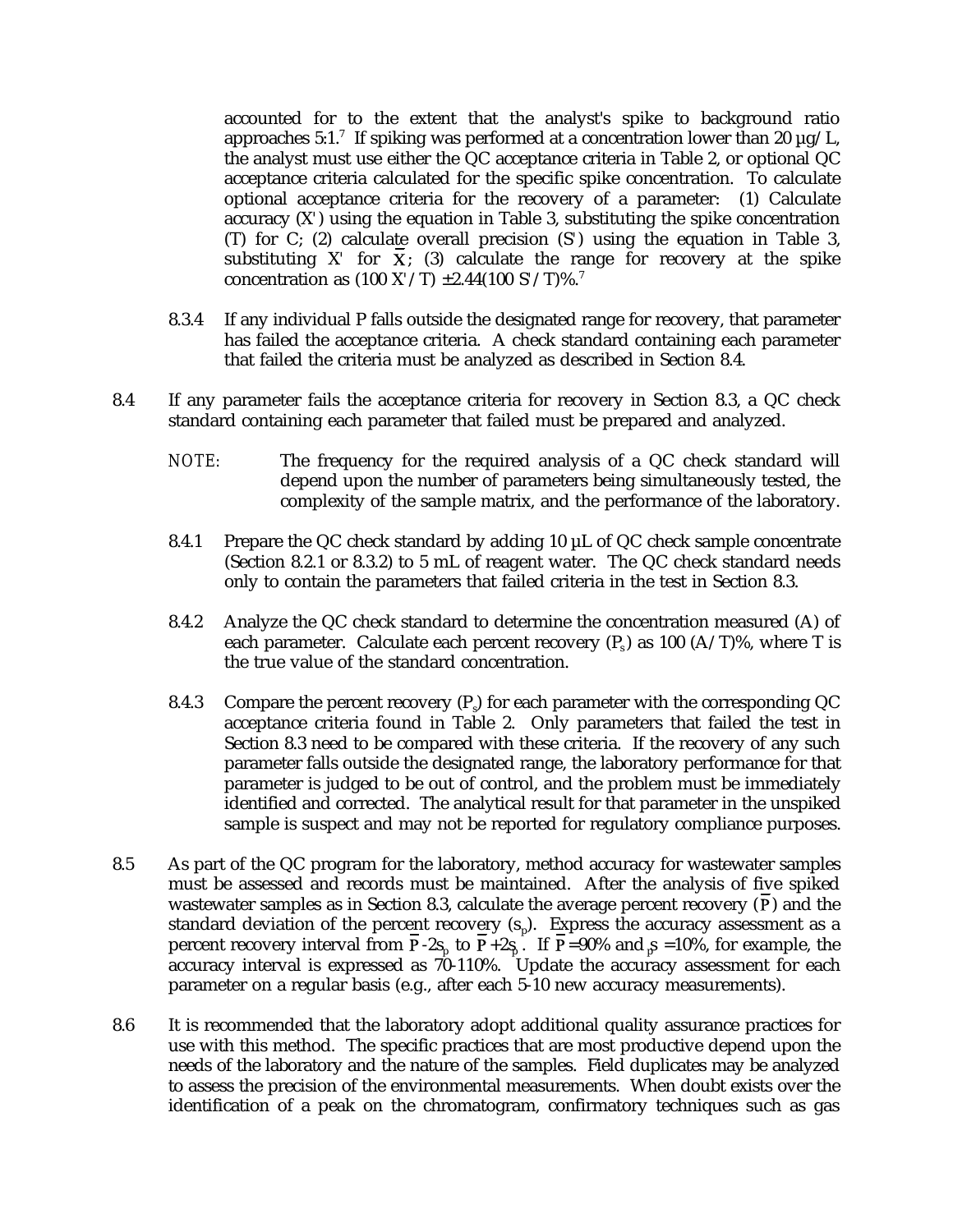chromatography with a dissimilar column, specific element detector, or mass spectrometer must be used. Whenever possible, the laboratory should analyze standard reference materials and participate in relevant performance evaluation studies.

8.7 The analyst should monitor both the performance of the analytical system and the effectiveness of the method in dealing with each sample matrix by spiking each sample, standard, and reagent water blank with surrogate compounds (e.g.,  $\alpha, \alpha, \alpha$ -trifluorotoluene) that encompass the range of the temperature program used in this method. From stock standard solutions prepared as in Section 6.6, add a volume to give 750 µg of each surrogate to 45 mL of reagent water contained in a 50-mL volumetric flask, mix and dilute to volume for a concentration of 15 mg/ $\mu$ L. Add 10  $\mu$ L of this surrogate spiking solution directly into the 5 mL syringe with every sample and reference standard analyzed. Prepare a fresh surrogate spiking solution on a weekly basis. If the internal standard calibration procedure is being used, the surrogate compounds may be added directly to the internal standard spiking solution (Section 7.4.2).

# **9. Sample Collection, Preservation, and Handling**

- 9.1 The samples must be iced or refrigerated from the time of collection until analysis. If the sample contains free or combined chlorine, add sodium thiosulfate preservative  $(10 \text{ mg}/40 \text{ mL})$  is sufficient for up to 5 ppm Cl<sub>2</sub>) to the empty sample bottle just prior to shipping to the sampling site. EPA Method 330.4 or 330.5 may be used for measurement of residual chlorine.<sup>8</sup> Field test kits are available for this purpose.
- 9.2 Collect about 500 mL of sample in a clean container. Adjust the pH of the sample to about 2 by adding 1+1 HCl while stirring. Fill the sample bottle in such a manner that no air bubbles pass through the sample as the bottle is being filled. Seal the bottle so that no air bubbles are entrapped in it. Maintain the hermetic seal on the sample bottle until time of analysis.
- 9.3 All samples must be analyzed within 14 days of collection.<sup>3</sup>

### **10. Procedure**

- 10.1 Table 1 summarizes the recommended operating conditions for the gas chromatograph. Included in this table are estimated retention times and MDL that can be achieved under these conditions. An example of the separations achieved by Column 1 is shown in Figure 6. Other packed columns, chromatographic conditions, or detectors may be used if the requirements of Section 8.2 are met.
- 10.2 Calibrate the system daily as described in Section 7.
- 10.3 Adjust the purge gas (nitrogen or helium) flow rate to 40 mL/min. Attach the trap inlet to the purging device, and set the purge and trap system to purge (Figure 3). Open the syringe valve located on the purging device sample introduction needle.
- 10.4 Allow the sample to come to ambient temperature prior to introducing it to the syringe. Remove the plunger from a 5 mL syringe and attach a closed syringe valve. Open the sample bottle (or standard) and carefully pour the sample into the syringe barrel to just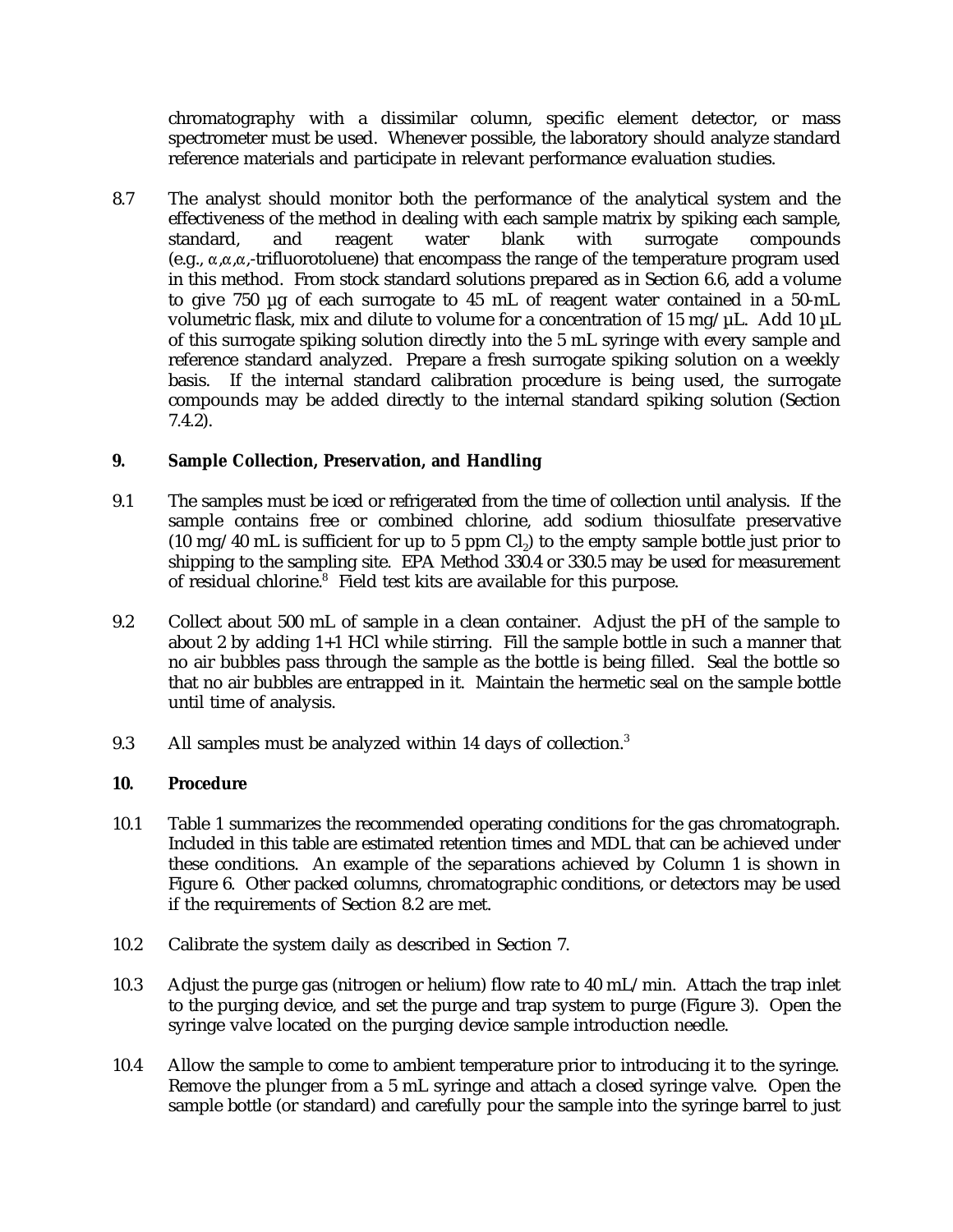short of overflowing. Replace the syringe plunger and compress the sample. Open the syringe valve and vent any residual air while adjusting the sample volume to 5.0 mL. Since this process of taking an aliquot destroys the validity of the sample for future analysis, the analyst should fill a second syringe at this time to protect against possible loss of data. Add 10.0  $\mu$ L of the surrogate spiking solution (Section 8.7) and 10.0  $\mu$ L of the internal standard spiking solution (Section 7.4.2), if applicable, through the valve bore, then close the valve.

- 10.5 Attach the syringe-syringe valve assembly to the syringe valve on the purging device. Open the syringe valves and inject the sample into the purging chamber.
- 10.6 Close both valves and purge the sample for  $12.0 \pm 0.1$  minute at ambient temperature.
- 10.7 After the 12-minute purge time, disconnect the purging device from the trap. Dry the trap by maintaining a flow of 40 mL/min of dry purge gas through it for six minutes (Figure 4). If the purging device has no provision for bypassing the purger for this step, a dry purger should be inserted into the device to minimize moisture in the gas. Attach the trap to the chromatograph, adjust the purge and trap system to the desorb mode (Figure 5), and begin to temperature program the gas chromatograph. Introduce the trapped materials to the GC column by rapidly heating the trap to 180°C while backflushing the trap with an inert gas between 20 and 60 mL/min for four minutes. If rapid heating of the trap cannot be achieved, the GC column must be used as a secondary trap by cooling it to 30°C (subambient temperature, if poor peak geometry and random retention time problems persist) instead of the initial program temperature of 50°C.
- 10.8 While the trap is being desorbed into the gas chromatograph column, empty the purging chamber using the sample introduction syringe. Wash the chamber with two 5 mL flushes of reagent water.
- 10.9 After desorbing the sample for four minutes, recondition the trap by returning the purge and trap system to the purge mode. Wait 15 seconds, then close the syringe valve on the purging device to begin gas flow through the trap. The trap temperature should be maintained at 180°C. After approximately seven minutes, turn off the trap heater and open the syringe valve to stop the gas flow through the trap. When the trap is cool, the next sample can be analyzed.
- 10.10 Identify the parameters in the sample by comparing the retention times of the peaks in the sample chromatogram with those of the peaks in standard chromatograms. The width of the retention time window used to make identifications should be based upon measurements of actual retention time variations of standards over the course of a day. Three times the standard deviation of a retention time for a compound can be used to calculate a suggested window size; however, the experience of the analyst should weigh heavily in the interpretation of chromatograms.
- 10.11 If the response for a peak exceeds the working range of the system, prepare a dilution of the sample with reagent water from the aliquot in the second syringe and reanalyze.

### **11. Calculations**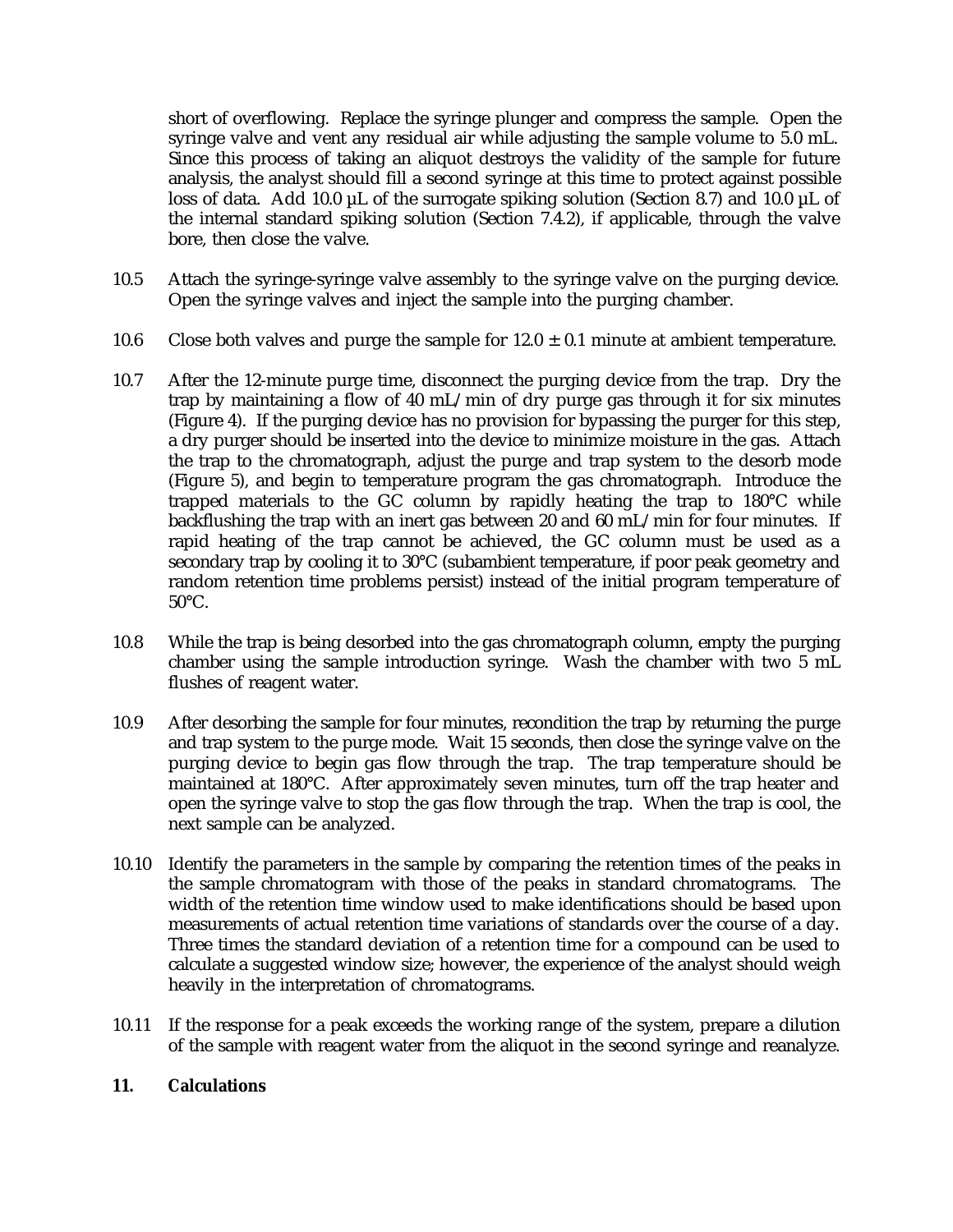- 11.1 Determine the concentration of individual compounds in the sample.
	- 11.1.1 If the external standard calibration procedure is used, calculate the concentration of the parameter being measured from the peak response using the calibration curve or calibration factor determined in Section 7.3.2.
	- 11.1.2 If the internal standard calibration procedure is used, calculate the concentration in the sample using the response factor (RF) determined in Section 7.4.3 and Equation 2.

*Equation 2*

Concentration (µg/L) = 
$$
\frac{(A_s) (C_{is})}{(A_{is}) (RF)}
$$

where:

 $A_s$  = Response for the parameter to be measured.

 $A_{is}$  = Response for the internal standard.

- $C_{is}$  = Concentration of the internal standard.
- 11.2 Report results in µg/L without correction for recovery data. All QC data obtained should be reported with the sample results.

### **12. Method Performance**

- 12.1 The method detection limit (MDL) is defined as the minimum concentration of a substance that can be measured and reported with 99% confidence that the value is above zero.<sup>1</sup> The MDL concentrations listed in Table 1 were obtained using reagent water. Similar results were achieved using representative wastewaters. The MDL actually achieved in a given analysis will vary depending on instrument sensitivity and matrix effects.
- 12.2 This method has been demonstrated to be applicable for the concentration range from the MDL to 100 x MDL. $9$  Direct aqueous injection techniques should be used to measure concentration levels above 1000 x MDL.
- 12.3 This method was tested by 20 laboratories using reagent water, drinking water, surface water, and three industrial wastewaters spiked at six concentrations over the range 2.1- 550  $\mu$ g/L.<sup>9</sup> Single operator precision, overall precision, and method accuracy were found to be directly related to the concentration of the parameter and essentially independent of the sample matrix. Linear equations to describe these relationships are presented in Table 3.

### **References**

- 1. 40 CFR Part 136, Appendix B.
- 2. Lichtenberg, J.J. "Determining Volatile Organics at Microgram-per-Litre-Levels by Gas Chromatography," Journal American Water Works Association, *66,* 739 (1974).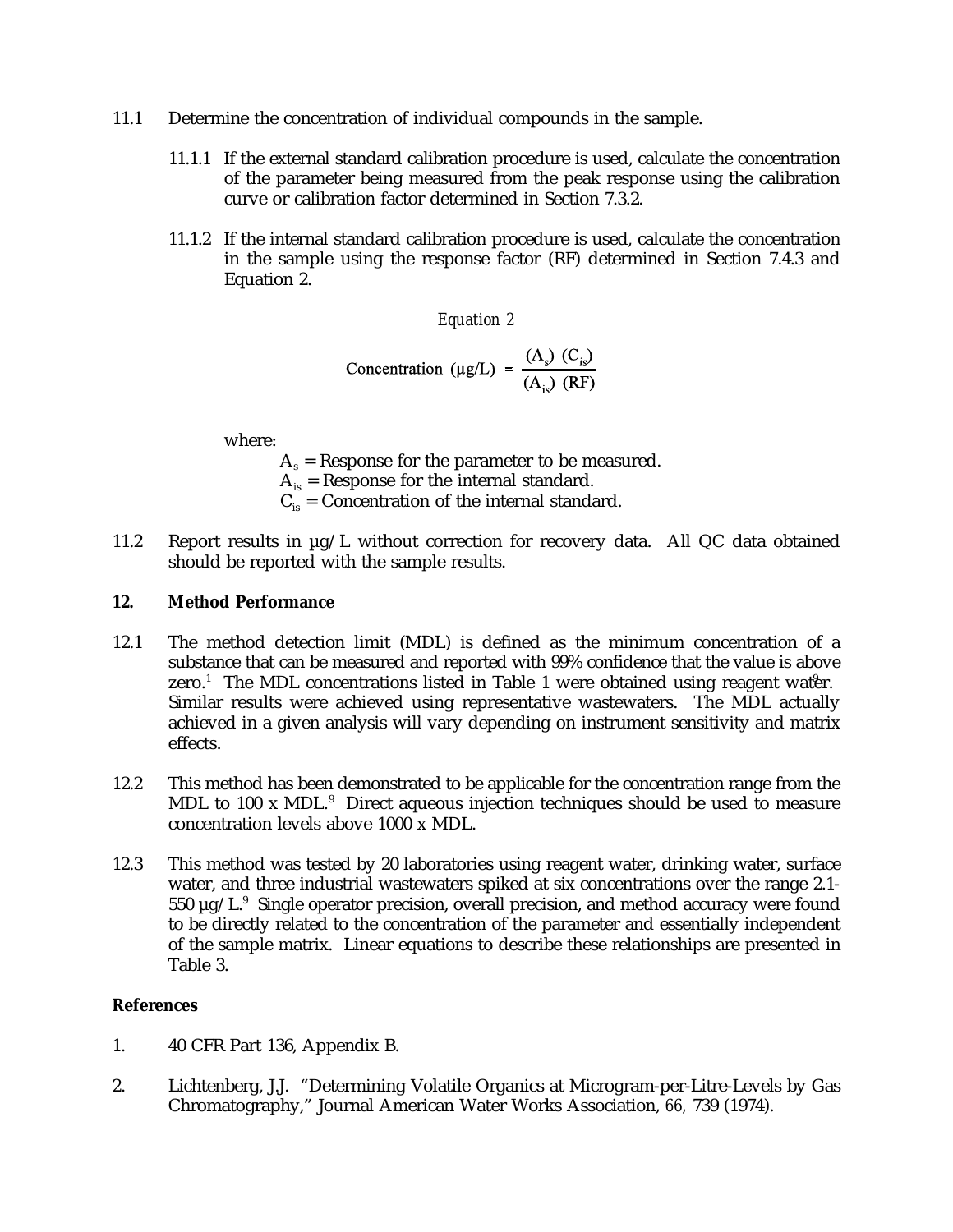- 3. Bellar,T.A. and Lichtenberg, J.J. "Semi-Automated Headspace Analysis of Drinking Waters and Industrial Waters for Purgeable Volatile Organic Compounds," Proceedings of Symposium on Measurement of Organic Pollutants in Water and Wastewater. American Society for Testing and Materials, STP 686, C.E. Van Hall, editor, 1978.
- 4. "Carcinogens-Working with Carcinogens," Department of Health, Education, and Welfare, Public Health Service, Center for Disease Control, National Institute for Occupational Safety and Health. Publication No. 77-206, August 1977.
- 5. "OSHA Safety and Health Standards, General Industry," (29 CFR part 1910), Occupational Safety and Health Administration, OSHA 2206 (Revised, January 1976).
- 6. "Safety in Academic Chemistry Laboratories," American Chemical Society Publication, Committee on Safety, 3rd Edition, 1979.
- 7. Provost, L.P. and Elder, R.S. "Interpretation of Percent Recovery Data," *American Laboratory, 15,* 58-63 (1983). (The value 2.44 used in the equation in Section 8.3.3. is two times the value 1.22 derived in this report.)
- 8. "Methods 330.4 (Titrimetric, DPD-FAS) and 330.5 (Spectrophotometric, DPD) for Chlorine, Total Residual," Methods for Chemical Analysis of Water and Wastes, EPA-600/4-79-020, U.S. Environmental Protection Agency, Office of Research and Development, Environmental Monitoring and Support Laboratory, Cincinnati, Ohio 45268. March 1979.
- 9. "EPA Method Study 25, Method 602, Purgeable Aromatics," EPA 600/4-84-042, National Technical Information Service, PB84-196682, Springfield, Virginia 22161, May 1984.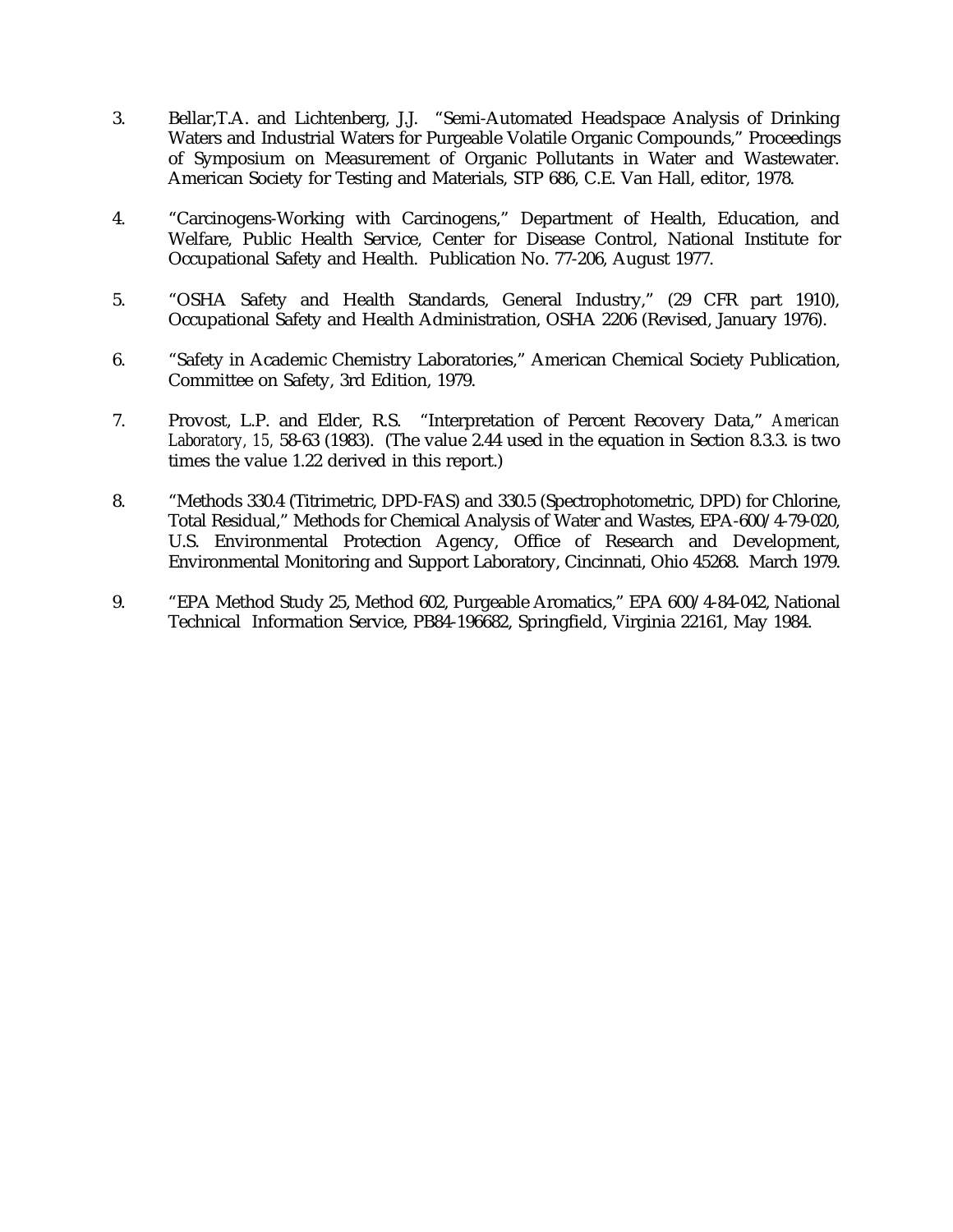| <b>Parameter</b>                                        | <b>Retention time (min)</b> | <b>Method</b><br>detection |                      |  |
|---------------------------------------------------------|-----------------------------|----------------------------|----------------------|--|
|                                                         | Column 1                    | <b>Column 2</b>            | limit<br>$(\mu g/L)$ |  |
|                                                         | 3.33                        | 2.75                       | 0.2                  |  |
|                                                         | 5.75                        | 4.25                       | 0.2                  |  |
| Ethylbenzene $\dots\dots\dots\dots\dots\dots\dots\dots$ | 8.25                        | 6.25                       | 0.2                  |  |
| Chlorobenzene                                           | 9.17                        | 8.02                       | 0.2                  |  |
| 1,4-Dichlorobenzene                                     | 16.8                        | 16.2                       | 0.3                  |  |
| 1.3-Dichlorobenzene                                     | 18.2                        | 15.0                       | 0.4                  |  |
| $1,2$ -Dichlorobenzene                                  | 25.9                        | 19.4                       | 0.4                  |  |

**Table 1—Chromatographic Conditions and Method Detection Limits**

Column 1 conditions: Supelcoport (100/120 mesh) coated with 5% SP-1200/1.75% Bentone-34 packed in a 6 ft x 0.085 in ID stainless steel column with helium carrier gas at 36 mL/min flow rate. Column temperature held at 50°C for two minutes then programmed at 6°C/min to 90°C for a final hold.

Column 2 conditions: Chromosorb W-AW (60/80 mesh) coated with 5% 1,2,3-Tris(2-cyanoethyoxy) propane packed in a 6 ft x 0.085 in ID stainless steel column with helium carrier gas at 30 mL/min flow rate. Column temperature held at 40°C for two minutes then programmed at  $2^{\circ}$ C/min to 100 $^{\circ}$ C for a final hold.

| <b>Parameter</b>       | Range for $Q$   Limit for s<br>$(\mu g/L)$ | $(\mu g/L)$ | <b>Range for</b><br>$X(\mu g/L)$ | <b>Range for</b><br><b>P</b> , $P_{s}$ (%) |
|------------------------|--------------------------------------------|-------------|----------------------------------|--------------------------------------------|
|                        | $15.4 - 24.6$                              | 4.1         | $10.0 - 27.9$                    | $39-150$                                   |
| Chlorobenzene          | 16.1-23.9                                  | 3.5         | $12.7 - 25.4$                    | 55-135                                     |
| $1,2$ -Dichlorobenzene | 13.6-26.4                                  | 5.8         | $10.6 - 27.6$                    | 37-154                                     |
| 1.3-Dichlorobenzene    | $14.5 - 25.5$                              | 5.0         | $12.8 - 25.5$                    | 50-141                                     |
| 1.4-Dichlorobenzene    | 13.9-26.1                                  | 5.5         | $11.6 - 25.5$                    | 42-143                                     |
|                        | 12.6-27.4                                  | 6.7         | $10.0 - 28.2$                    | 32-160                                     |
|                        | 15.5-24.5                                  | 4.0         | $11.2 - 27.7$                    | 46-148                                     |

**Table 2—Calibration and QC Acceptance Criteria-Method 602<sup>a</sup>**

 $Q =$  Concentration measured in QC check sample, in  $\mu$ g/L (Section 7.5.3).

 $s =$  Standard deviation of four recovery measurements, in  $\mu$ g/L (Section 8.2.4).

 $\overline{X}$  = Average recovery for four recovery measurements, in  $\mu$ g/L (Section 8.2.4).

P,  $P_s$  = Percent recovery measured (Section 8.3.2, Section 8.4.2).

<sup>a</sup>Criteria were calculated assuming a QC check sample concentration of 20  $\mu$ g/L.

*NOTE:* These criteria are based directly upon the method performance data in Table 3. Where necessary, the limits for recovery have been broadened to assure applicability of the limits to concentrations below those used to develop Table 3.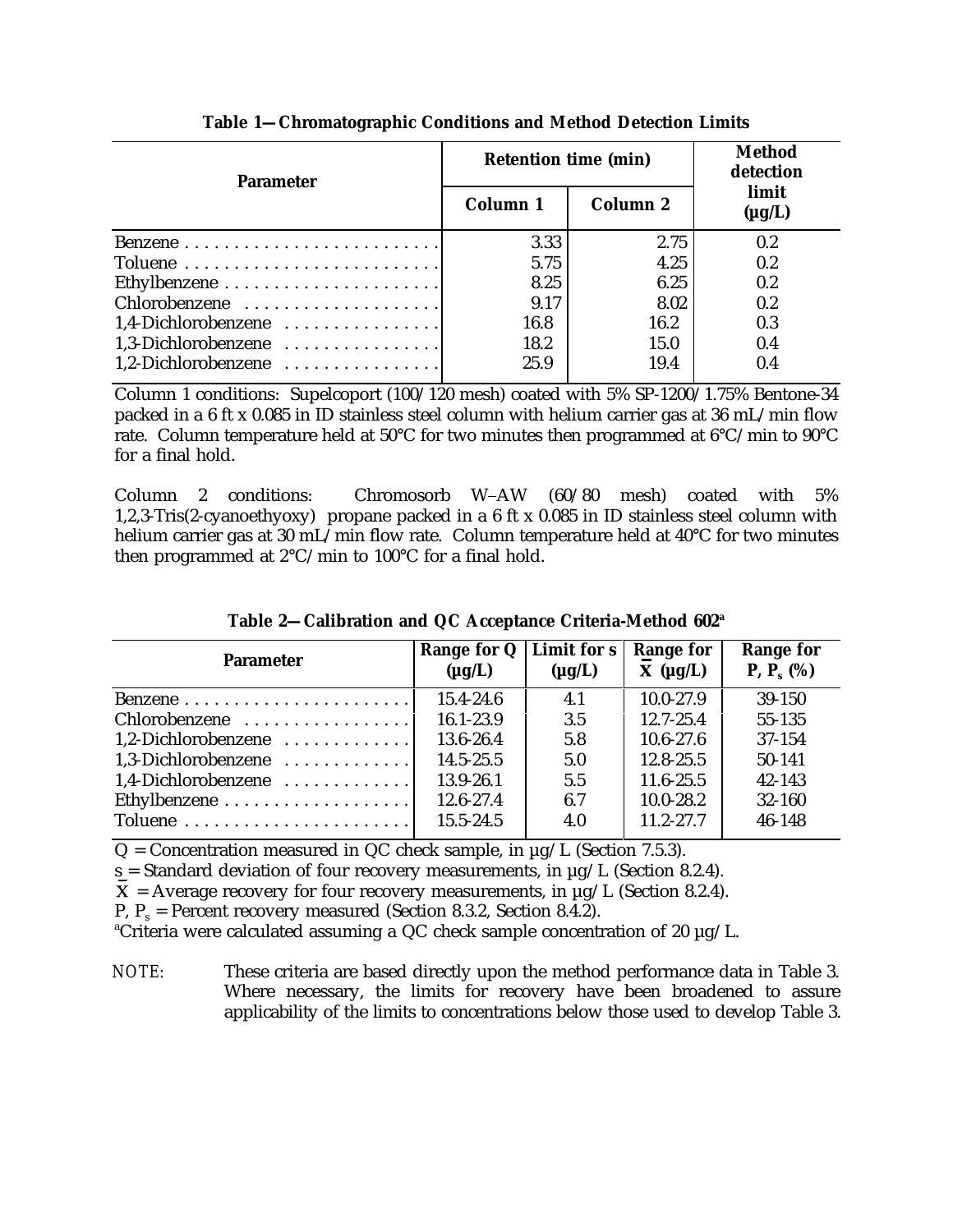| <b>Parameter</b>    | Accuracy, as<br>recovery, X'<br>$(\mu g/L)$ | <b>Single analyst</b><br>precision, s'<br>$(\mu g/L)$ | <b>Overall</b><br>precision,<br>$S'$ (µg/L) |
|---------------------|---------------------------------------------|-------------------------------------------------------|---------------------------------------------|
|                     | $0.92C + 0.57$                              | $0.09X + 0.59$                                        | $0.0.21\bar{X} + 0.56$                      |
| Chlorobenzene       | $0.95C + 0.02$                              | $0.09\overline{X} + 0.23$                             | $0.17\overline{X} + 0.10$                   |
| 1,2-Dichlorobenzene | $0.93C + 0.52$                              | $0.17\overline{X} - 0.04$                             | $0.22\overline{X} + 0.53$                   |
| 1,3-Dichlorobenzene | $0.96C - 0.05$                              | $0.15\bar{X} - 0.10$                                  | $19\bar{X} + 0.09$                          |
| 1,4-Dichlorobenzene | $0.93C - 0.09$                              | $0.15\bar{X} + 0.28$                                  | $0.20\bar{X} + 0.41$                        |
|                     | $0.94C + 0.31$                              | $0.17\bar{X} + 0.46$                                  | $0.26\overline{X} + 0.23$                   |
|                     | $0.94C + 0.65$                              | $0.09\overline{X} + 0.48$                             | $0.18\bar{X} + 0.71$                        |

**Table 3—Method Accuracy and Precision as Functions of Concentration—Method 602**

 $X'$  = Expected recovery for one or more measurements of a sample containing a concentration of C, in  $\mu$ g/L.

s*'* = Expected single analyst standard deviation of measurements at an average concentration found of  $\overline{X}$ , in  $\mu$ g/L.

S*'* = Expected interlaboratory standard deviation of measurements at an average concentration found of  $\overline{\mathbf{x}}$ , in  $\mu$ g/L.

 $C = True$  value for the Concentration, in  $\mu$ g/L.

 $\overline{\mathbf{X}}$  = Average recovery found for measurements of samples containing a concentration of C, in  $\mu$ g/L.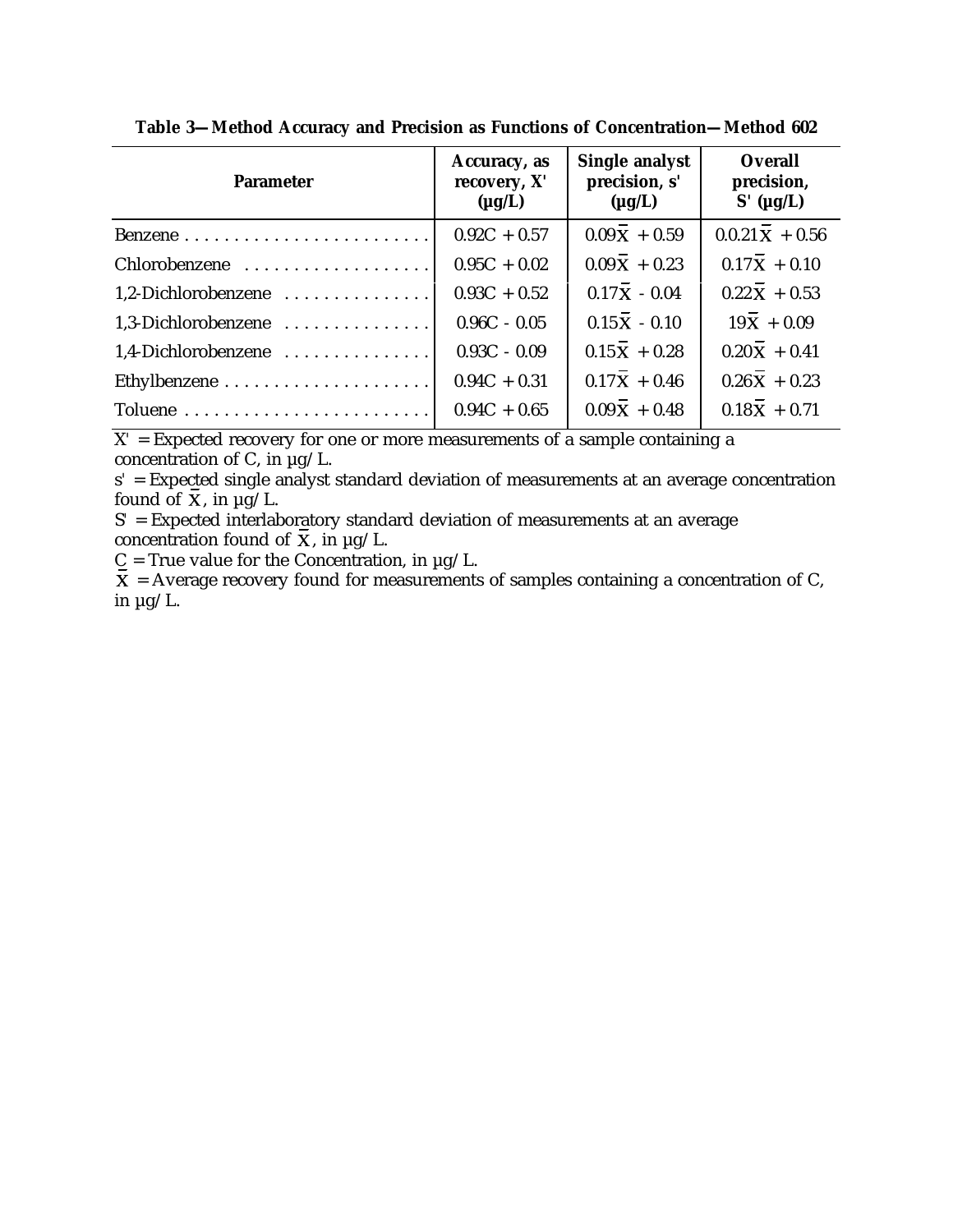

Figure 1. Purging device.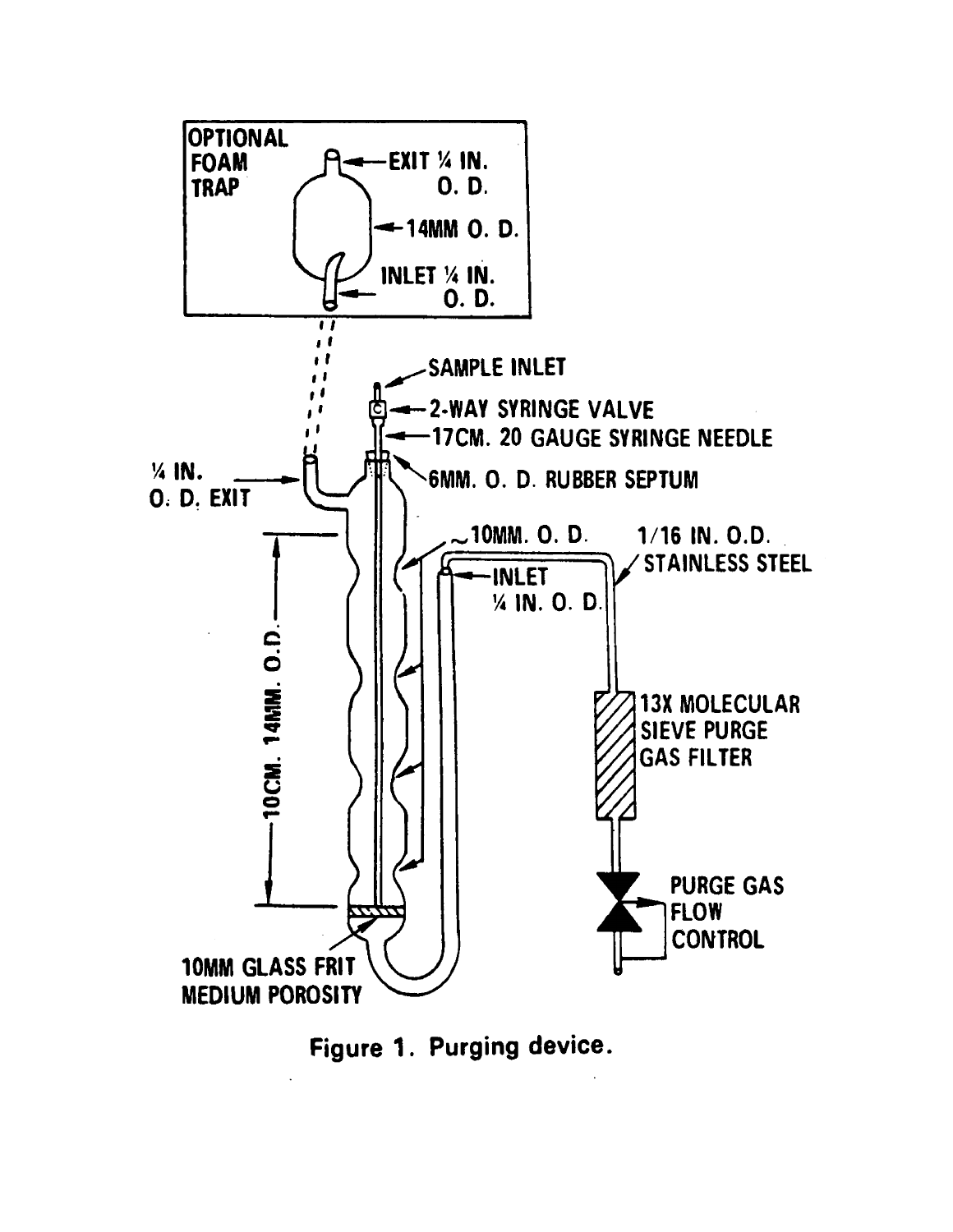

Figure 2. Trap packings and construction to include desorb capability.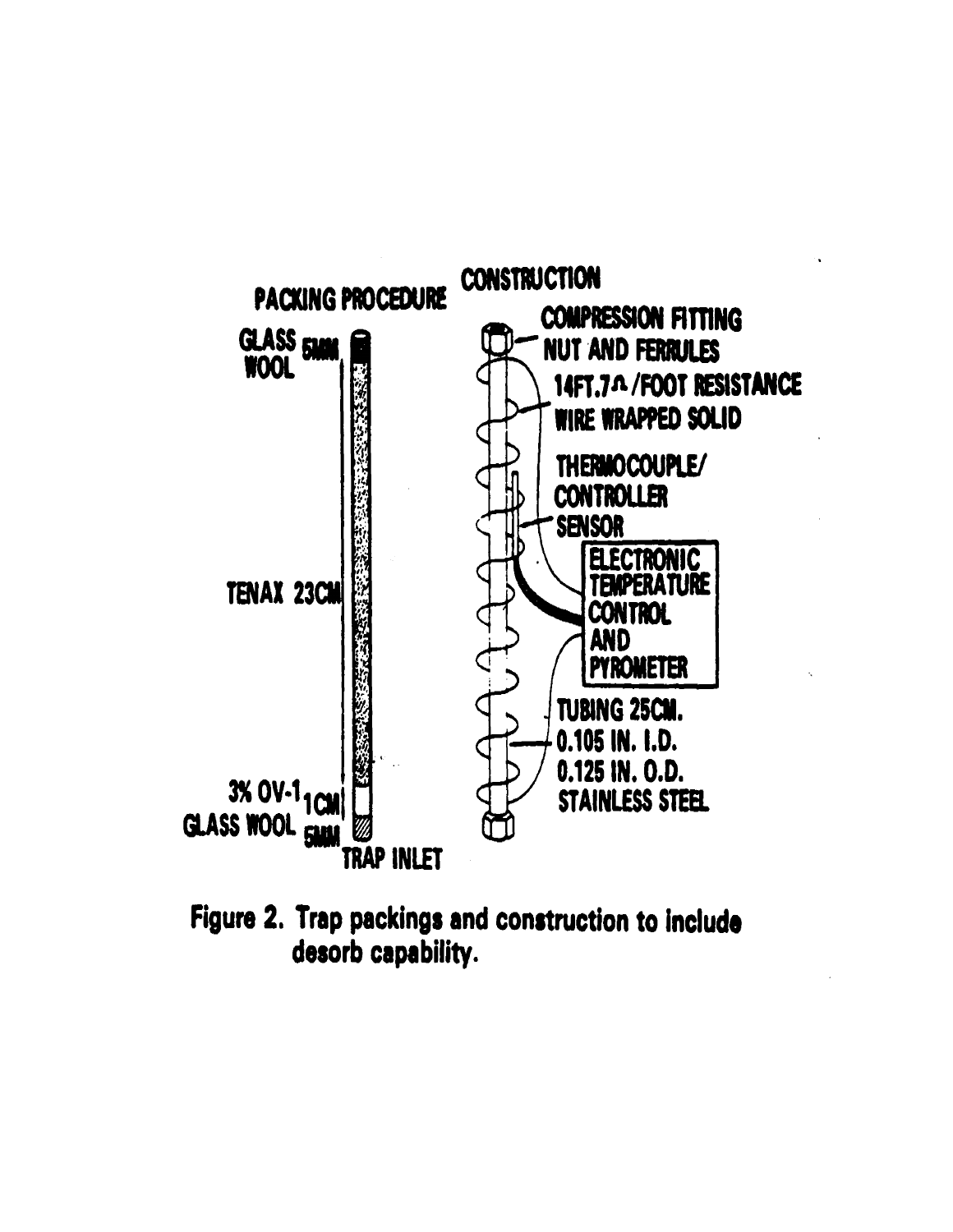

Figure 3. Purge and trap system - purge mode.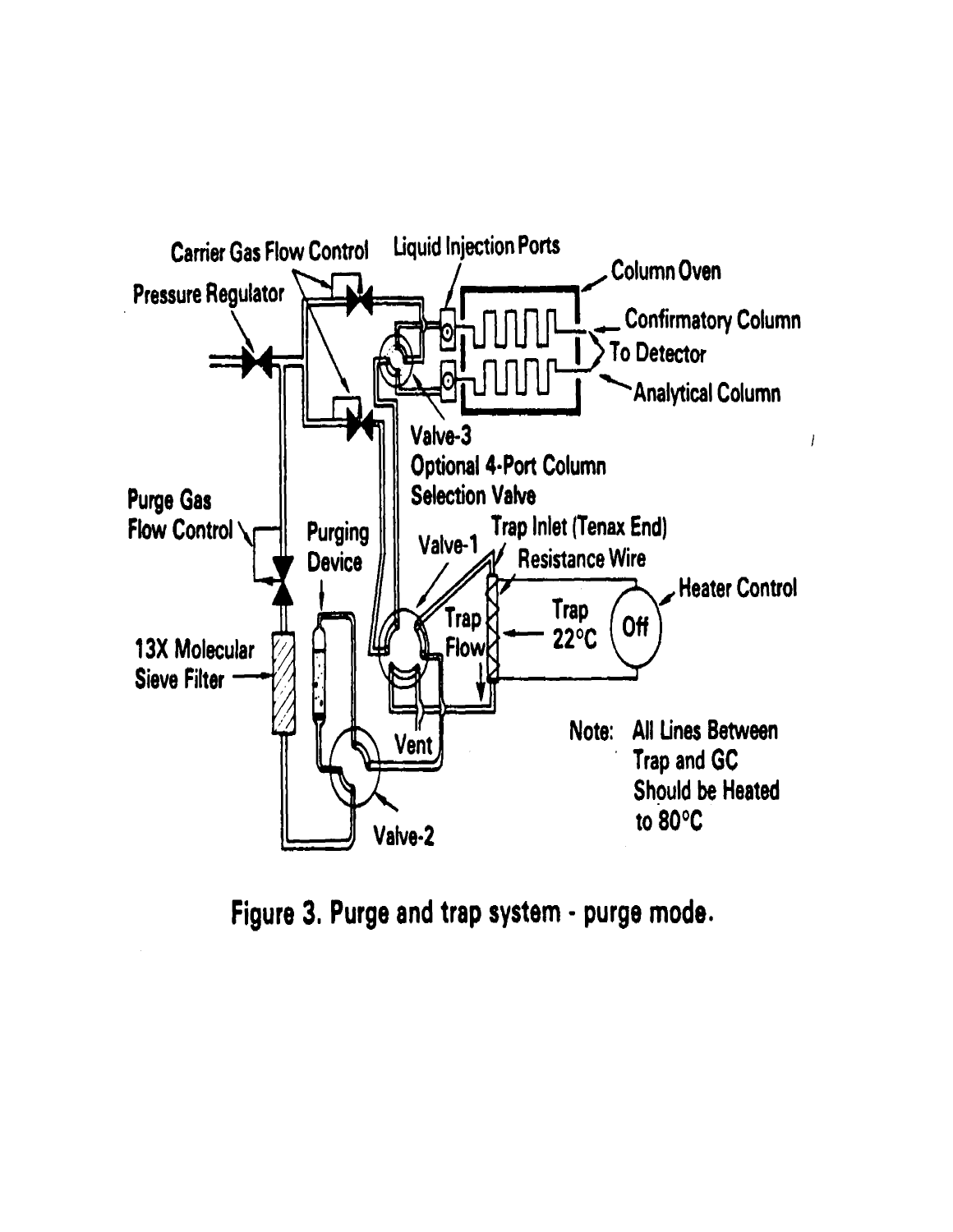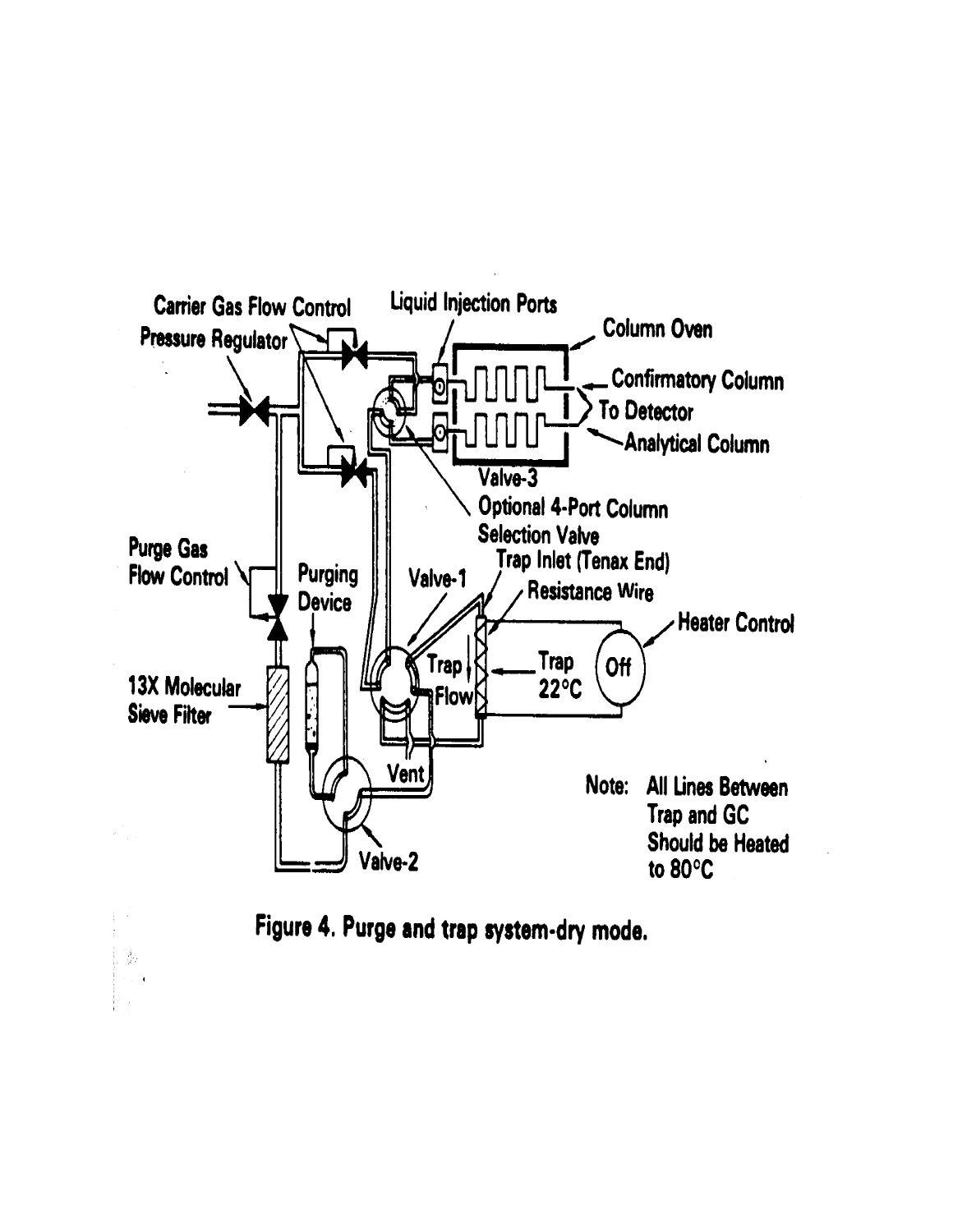

Figure 5. Purge and trap system-desorb mode.